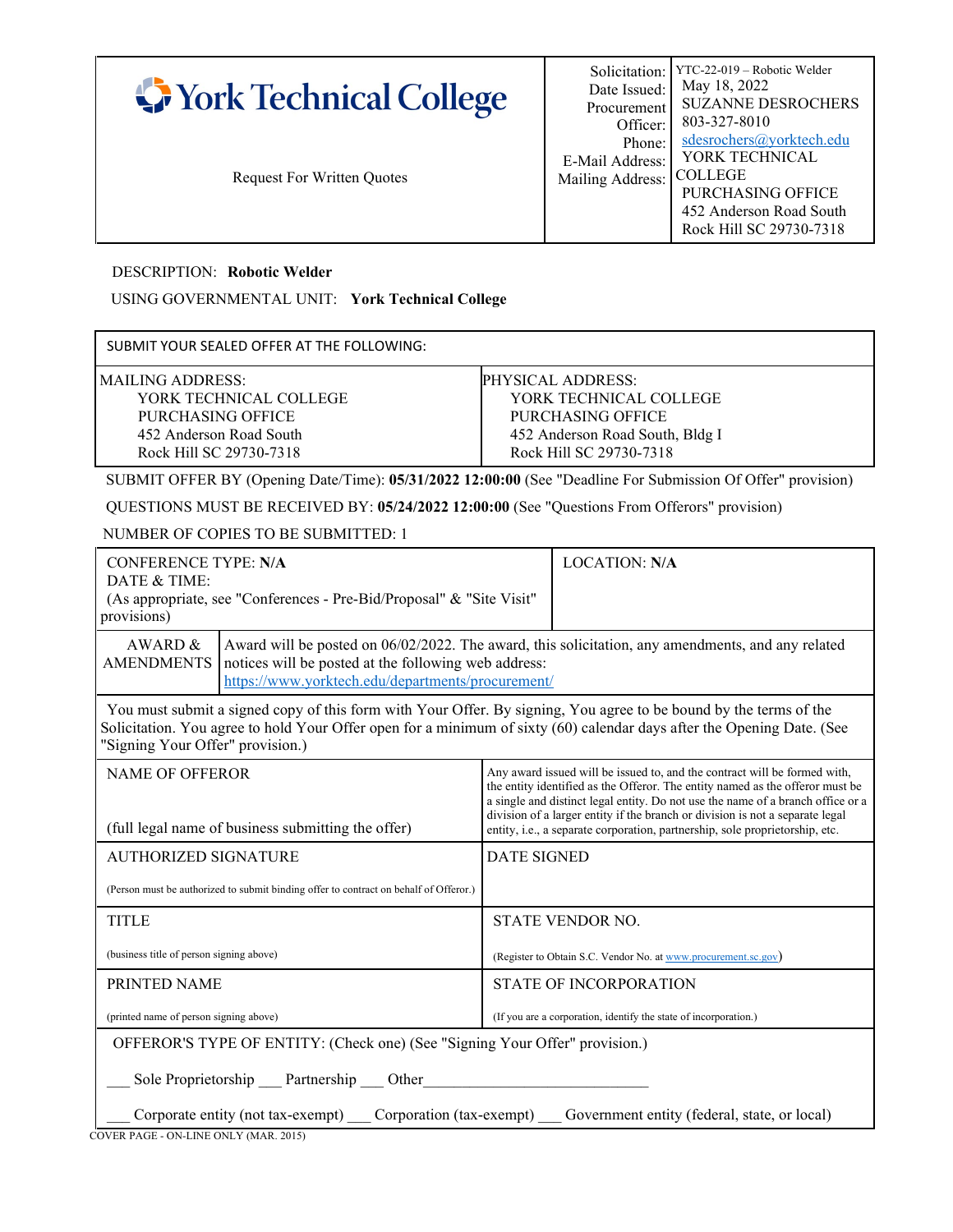|                                                                                          | $\mu$ and $\mu$ and $\mu$ and $\mu$ and $\mu$                                                                               |
|------------------------------------------------------------------------------------------|-----------------------------------------------------------------------------------------------------------------------------|
| HOME OFFICE ADDRESS (Address for offeror's home<br>office / principal place of business) | NOTICE ADDRESS (Address to which all procurement<br>and contract related notices should be sent.) (See "Notice"<br>clause)  |
|                                                                                          | Area Code - Number - Extension Facsimile<br>E-mail Address                                                                  |
|                                                                                          |                                                                                                                             |
| PAYMENT ADDRESS (Address to which payments will<br>be sent.) (See "Payment" clause)      | ORDER ADDRESS (Address to which purchase orders will<br>be sent) (See "Purchase Orders and "Contract Documents"<br>clauses) |

## **PAGE TWO (Return Page Two with Your Offer)**

Payment Address same as Home Office Address Payment Address same as Notice Address **(check only one)**

clauses) \_\_\_\_Order Address same as Home Office Address \_\_\_\_Order Address same as Notice Address **(check only one)**

## ACKNOWLEDGMENT OF AMENDMENTS

Offerors acknowledges receipt of amendments by indicating amendment number and its date of issue. (See "Amendments to Solicitation" Provision)

| Amendment  <br>No. | Amendment<br>Issue Date | Amendment  <br>No. | <b>Issue Date</b> | No. | Amendment   Amendment   Amendment   Amendment  <br>Issue Date | No. | Amendment<br><b>Issue Date</b> |
|--------------------|-------------------------|--------------------|-------------------|-----|---------------------------------------------------------------|-----|--------------------------------|
|                    |                         |                    |                   |     |                                                               |     |                                |
|                    |                         |                    |                   |     |                                                               |     |                                |

| <b>DISCOUNT FOR</b><br><b>PROMPT PAYMENT</b> | 10 Calendar Days $(\% )$   20 Calendar Days $(\% )$   30 Calendar Days $(\% )$ | Calendar Days<br>$\frac{6}{2}$ |
|----------------------------------------------|--------------------------------------------------------------------------------|--------------------------------|
| (See "Discount for                           |                                                                                |                                |
| Prompt Payment"                              |                                                                                |                                |
| clause)                                      |                                                                                |                                |

PREFERENCES - A NOTICE TO VENDORS (SEP. 2009): On June 16, 2009, the South Carolina General Assembly rewrote the law governing preferences available to in-state vendors, vendors using in-state subcontractors, and vendors selling in-state or US end products. This law appears in Section 11-35-1524 of the South Carolina Code of Laws. A summary of the new preferences is available at [http://www.procurement.sc.gov/preferences.](http://www.procurement.sc.gov/preferences) *ALL THE PREFERENCES MUST BE CLAIMED AND ARE APPLIED BY LINE ITEM, REGARDLESS OF WHETHER AWARD IS MADE BY ITEM OR LOT.* **VENDORS ARE CAUTIONED TO CAREFULLY REVIEW THE STATUTE BEFORE CLAIMING ANY PREFERENCES. THE REQUIREMENTS TO QUALIFY HAVE CHANGED. IF YOU REQUEST A PREFERENCE, YOU ARE CERTIFYING THAT YOUR OFFER QUALIFIES FOR THE PREFERENCE YOU'VE CLAIMED. IMPROPERLY REQUESTING A PREFERENCE CAN HAVE SERIOUS CONSEQUENCES.** [11-35-1524(E)(4)&(6)]

PREFERENCES - ADDRESS AND PHONE OF IN-STATE OFFICE: Please provide the address and phone number for your in-state office in the space provided below. An in-state office is necessary to claim either the Resident Vendor Preference  $(11-35-1524(C)(1)(i)\&(i))$  or the Resident Contractor Preference  $(11-35-1524(C)(1)(iii))$ . Accordingly, you must provide this information to qualify for the preference. An in-state office is not required, but can be beneficial, if you are claiming the Resident Subcontractor Preference (11-35-1524(D)).

\_\_\_\_In-State Office Address same as Home Office Address

\_\_\_\_In-State Office Address same as Notice Address **(check only one)**.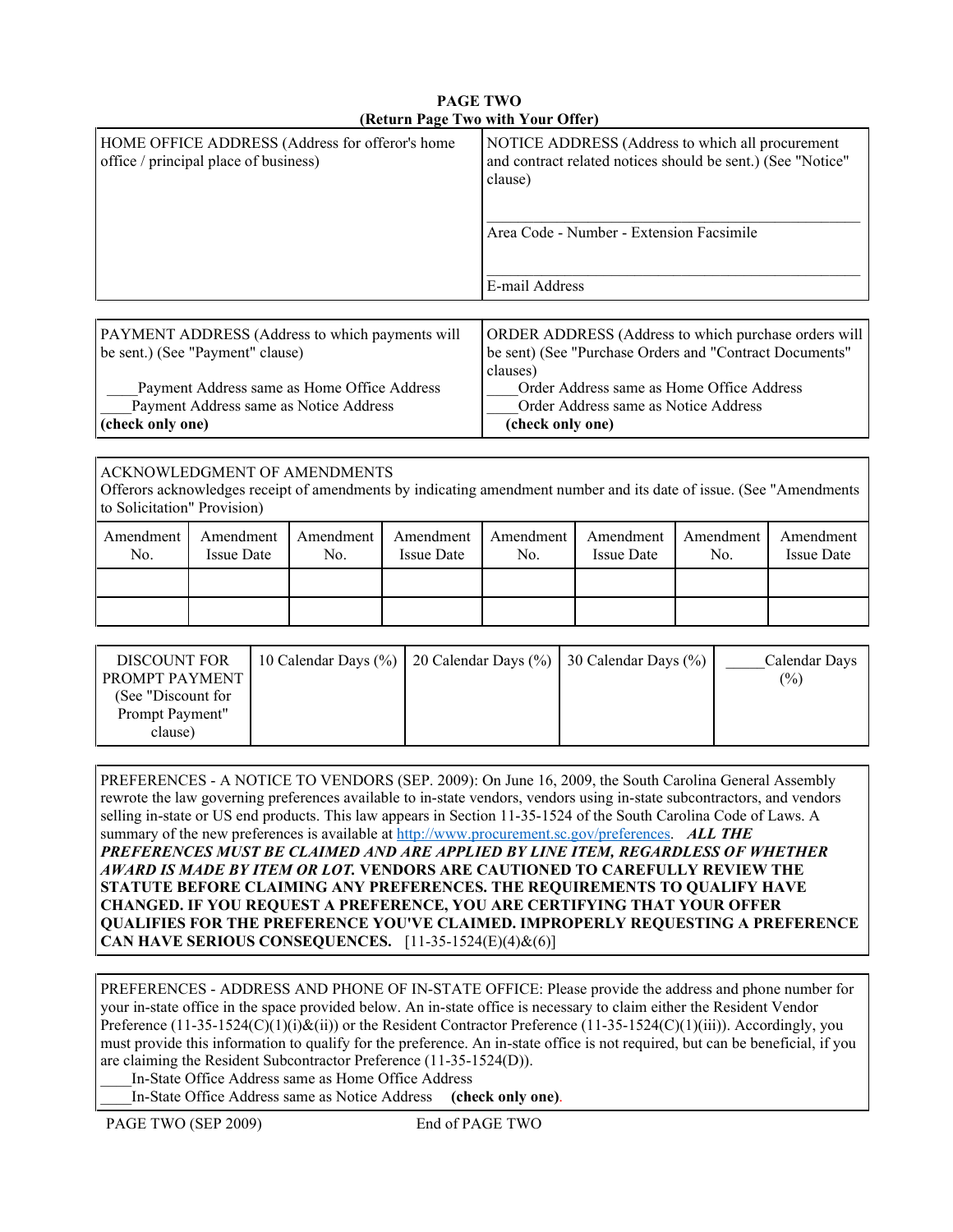<span id="page-2-0"></span>**Contents** 

| CERTIFICATION REGARDING DEBARMENT AND OTHER RESPONSIBILITY MATTERS (JAN 2004)  7  |  |
|-----------------------------------------------------------------------------------|--|
|                                                                                   |  |
| DISCLOSURE OF CONFLICTS OF INTEREST OR UNFAIR COMPETITIVE ADVANTAGE (FEB 2015)7   |  |
|                                                                                   |  |
|                                                                                   |  |
|                                                                                   |  |
|                                                                                   |  |
|                                                                                   |  |
|                                                                                   |  |
|                                                                                   |  |
|                                                                                   |  |
|                                                                                   |  |
|                                                                                   |  |
|                                                                                   |  |
|                                                                                   |  |
|                                                                                   |  |
|                                                                                   |  |
| DISCLOSURE OF YOUR BID / PROPOSAL and SUBMITTING CONFIDENTIAL DATA (FEB 2021)  10 |  |
|                                                                                   |  |
| TAX CREDIT FOR SUBCONTRACTING WITH DISADVANTAGED SMALL BUSINESSES (JAN 2008) 11   |  |
|                                                                                   |  |
|                                                                                   |  |
|                                                                                   |  |
|                                                                                   |  |
|                                                                                   |  |
|                                                                                   |  |
|                                                                                   |  |
|                                                                                   |  |
|                                                                                   |  |
|                                                                                   |  |
|                                                                                   |  |
|                                                                                   |  |
|                                                                                   |  |
|                                                                                   |  |
| ASSIGNMENT, NOVATION, AND CHANGE OF NAME, IDENTITY, OR STRUCTURE (FEB 2015)  14   |  |
|                                                                                   |  |
|                                                                                   |  |
|                                                                                   |  |
|                                                                                   |  |
|                                                                                   |  |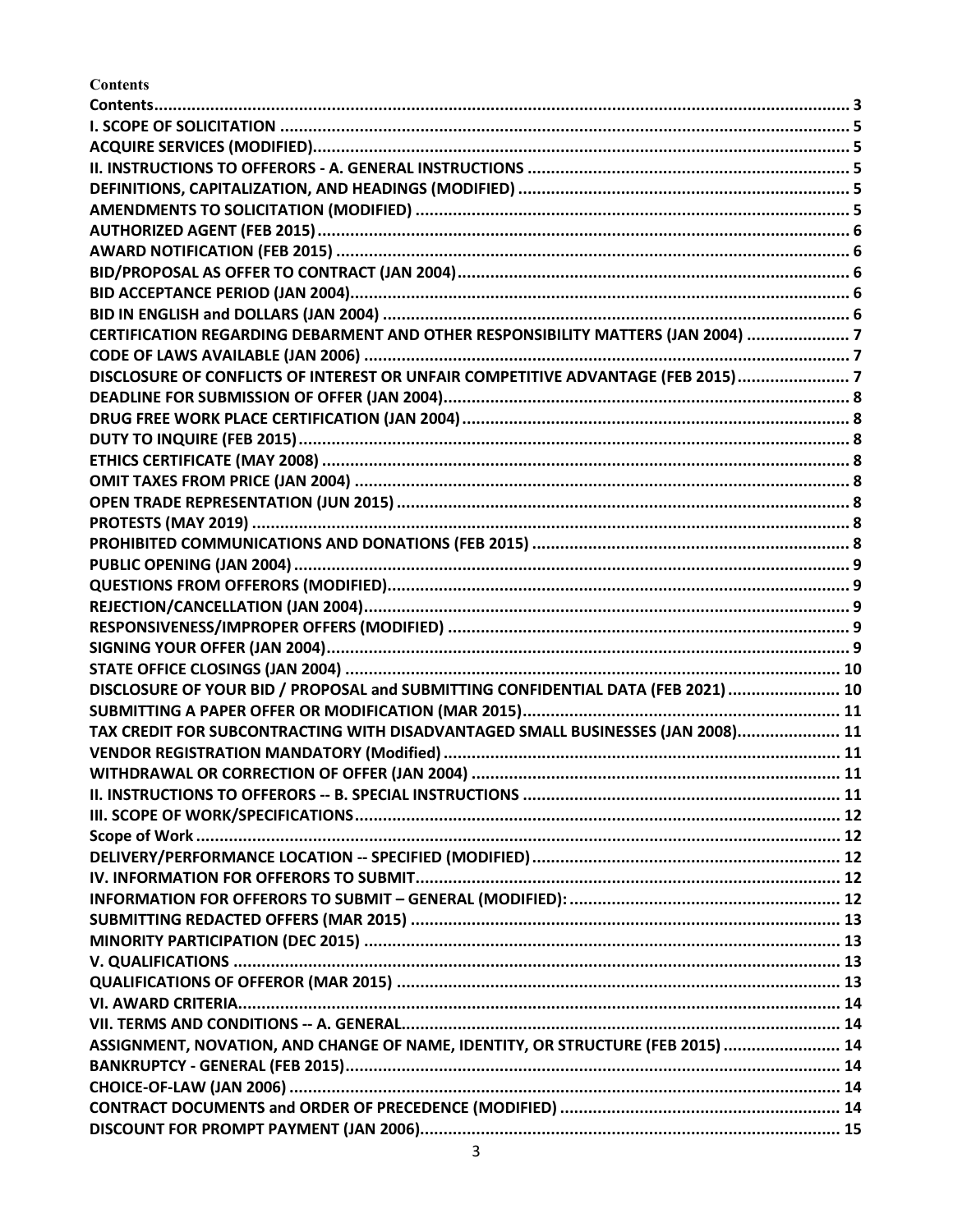| NONRESIDENT TAXPAYER REGISTRATION AFFIDAVIT INCOME TAX WITHHOLDING 23 |  |
|-----------------------------------------------------------------------|--|
|                                                                       |  |
|                                                                       |  |
|                                                                       |  |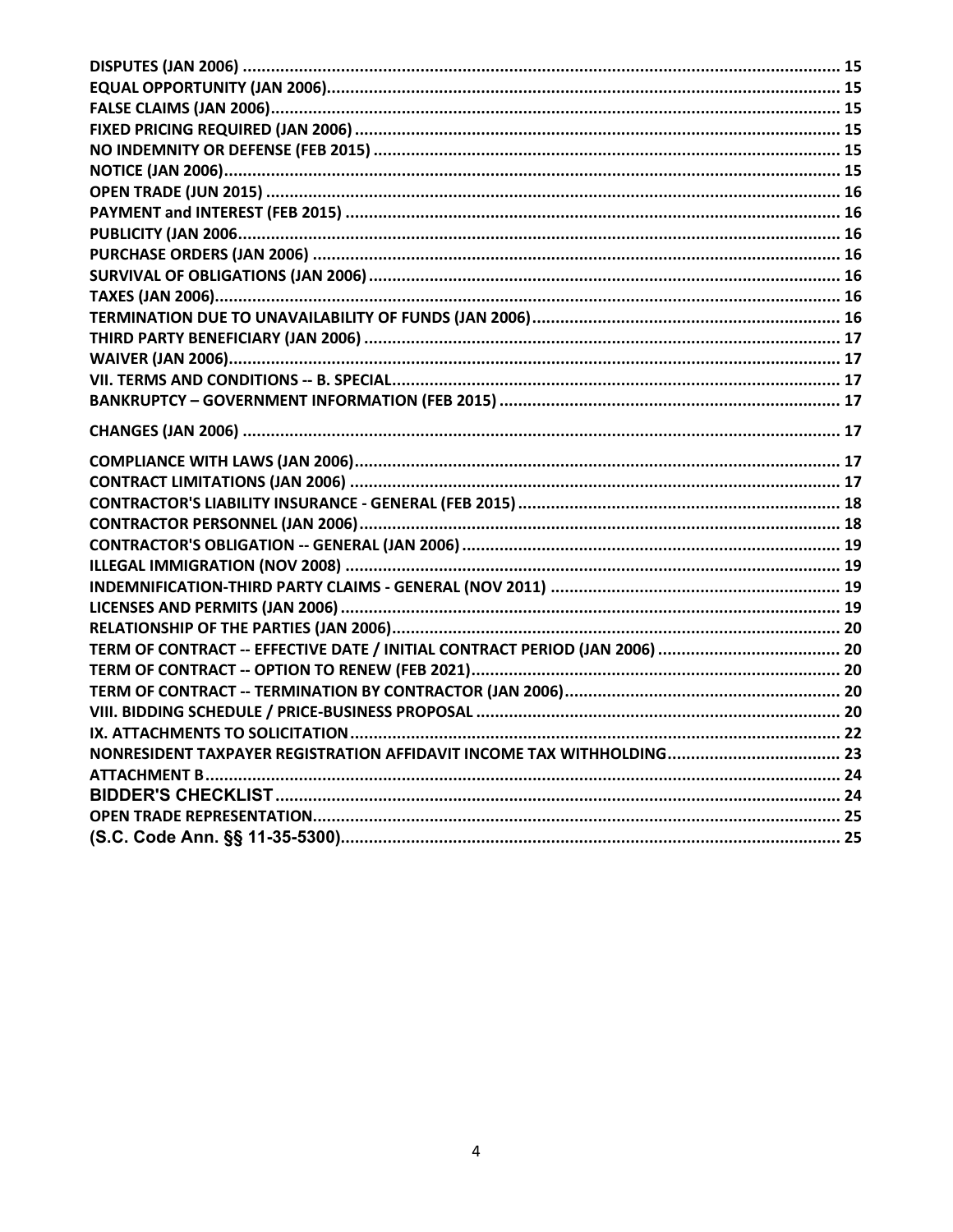#### <span id="page-4-0"></span>**I. SCOPE OF SOLICITATION**

## <span id="page-4-1"></span>**ACQUIRE SERVICES (MODIFIED)**

ACQUIRE SERVICES & SUPPLIES / EQUIPMENT (JAN 2006): The purpose of this solicitation is to acquire services and supplies or equipment complying with the enclosed description and/or specifications and conditions. [01-1005-1]

York Technical College is requesting quotes for Robotic Welder.

## <span id="page-4-2"></span>**II. INSTRUCTIONS TO OFFERORS - A. GENERAL INSTRUCTIONS**

#### <span id="page-4-3"></span>**DEFINITIONS, CAPITALIZATION, AND HEADINGS (MODIFIED)**

CLAUSE HEADINGS USED IN THIS SOLICITATION ARE FOR CONVENIENCE ONLY AND SHALL NOT BE USED TO CONSTRUE MEANING OR INTENT. EVEN IF NOT CAPITALIZED, THE FOLLOWING DEFINITIONS ARE APPLICABLE TO ALL PARTS OF THE SOLICITATION, UNLESS EXPRESSLY PROVIDED OTHERWISE.

ADA means Americans with Disabilities Act of 1990

AMENDMENT means a document issued to supplement the original solicitation document.

AUTHORITY means the State Fiscal Accountability Authority or its successor in interest.

BUSINESS means any corporation, partnership, individual, sole proprietorship, joint stock company, joint venture, or any other legal entity. [11-35-310(3)]

CHANGE ORDER means any written alteration in specifications, delivery point, rate of delivery, period of performance, price, quantity, or other provisions of any contract accomplished by mutual agreement of the parties to the contract. [11-35- 310(4)]

CONTRACT See clause entitled Contract Documents & Order of Precedence.

CONTRACT MODIFICATION means a written order signed by the procurement officer, directing the contractor to make changes which the clause of the contract titled "Changes," if included herein, authorizes the Procurement Officer to order without the consent of the contractor. [11-35-310(9)]

CONTRACTOR means the Offeror receiving an award as a result of this solicitation.

COVER PAGE means the top page of the original solicitation on which the solicitation is identified by number. Offerors are cautioned that Amendments may modify information provided on the Cover Page.

OFFER means the bid or proposal submitted in response this solicitation. The terms Bid and Proposal are used interchangeably with the term Offer.

OFFEROR means the single legal entity submitting the offer. The term Bidder is used interchangeably with the term Offeror. See bidding provisions entitled Signing Your Offer and Bid/Proposal As Offer To Contract.

PAGE TWO means the second page of the original solicitation, which is labeled Page Two.

PROCUREMENT OFFICER means the person, or his successor, identified as such on either the Cover Page, an amendment, or an award notice.

SOLICITATION means this document, including all its parts, attachments, and any Amendments.

STATE means the Using Governmental Unit(s) identified on the Cover Page.

SUBCONTRACTOR means any person you contract with to perform or provide any part of the work.

US or WE means the using governmental unit.

YTC means York Technical College

YOU and YOUR means Offeror.

USING GOVERNMENTAL UNIT means the unit(s) of government identified as such on the Cover Page. If the Cover Page identifies the Using Governmental Unit as "Statewide Term Contract," the phrase "Using Governmental Unit" means any South Carolina Public Procurement Unit [11-35-4610(5)] that has submitted a Purchase Order to you pursuant to the contract resulting from this solicitation. Reference the clauses titled "Purchase Orders" and "Statewide Term Contract." WORK means all labor, materials, equipment, services, or property of any type, provided or to be provided by the Contractor to fulfill the Contractor's obligations under the Contract.

## <span id="page-4-4"></span>**AMENDMENTS TO SOLICITATION (MODIFIED)**

(a) The Solicitation may be amended at any time prior to opening. All actual and prospective Offerors should monitor the following web site for the issuance of Amendments:<https://www.yorktech.edu/departments/procurement>(b) Offerors shall acknowledge receipt of any amendment to this solicitation (1) by signing and returning the amendment, (2) by identifying the amendment number and date in the space provided for this purpose on Page Two, (3) by letter, or (4) by submitting a bid that indicates in some way that the bidder received the amendment. (c) If this solicitation is amended, then all terms and conditions which are not modified remain unchanged.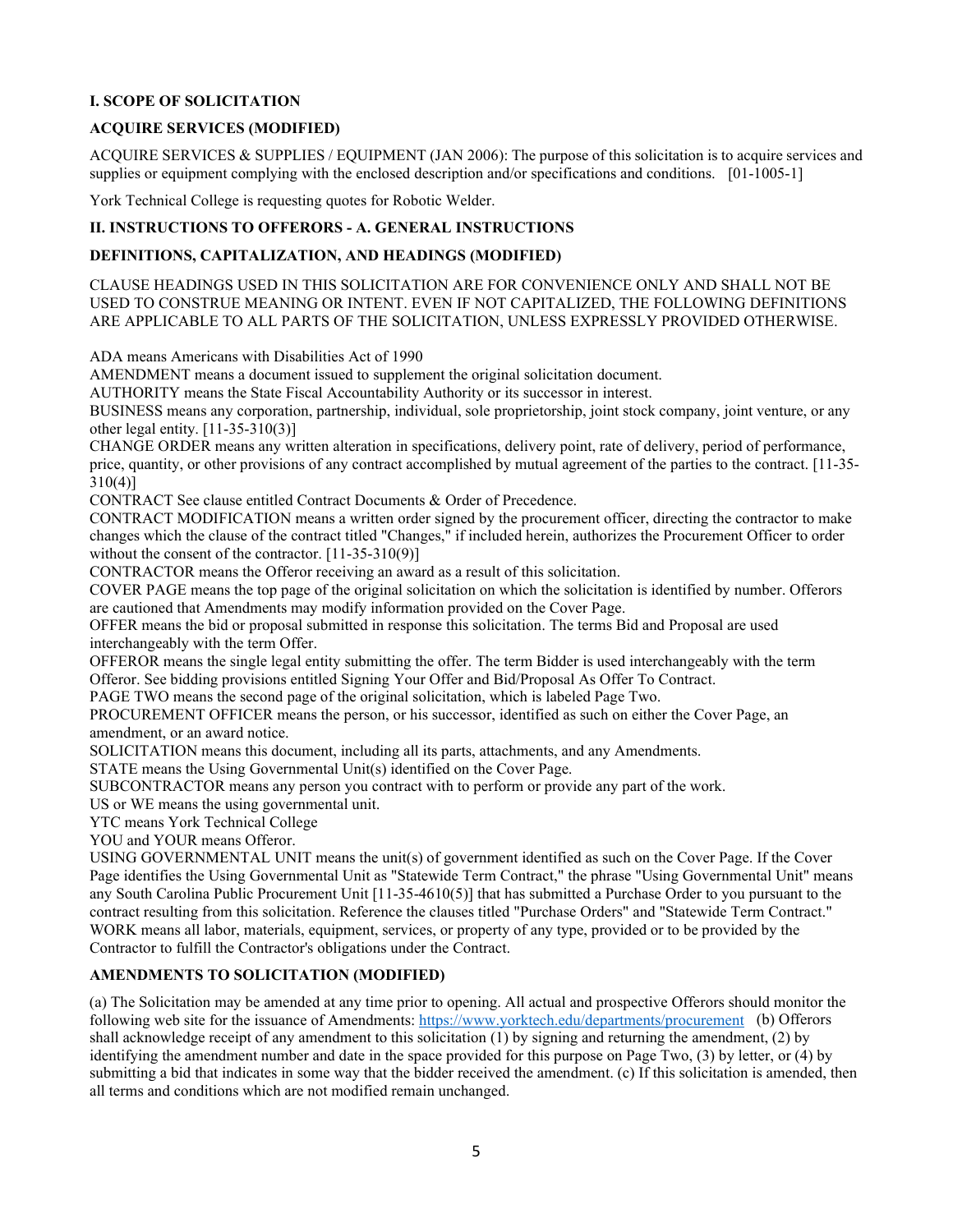## <span id="page-5-0"></span>**AUTHORIZED AGENT (FEB 2015)**

All authority regarding this procurement is vested solely with the responsible Procurement Officer. Unless specifically delegated in writing, the Procurement Officer is the only government official authorized to bind the government with regard to this procurement or the resulting contract. [02-2A007-1]

## <span id="page-5-1"></span>**AWARD NOTIFICATION (FEB 2015)**

Notice regarding any award, cancellation of award, or extension of award will be posted at the location and on the date specified on the Cover Page or, if applicable, any notice of extension of award. Should the contract resulting from this Solicitation have a total or potential value of one hundred thousand dollars or more, such notice will be sent to all Offerors responding to the Solicitation and any award will not be effective until the eleventh day after such notice is given. [02- 2A010-2]

## <span id="page-5-2"></span>**BID/PROPOSAL AS OFFER TO CONTRACT (JAN 2004)**

By submitting Your Bid or Proposal, You are offering to enter into a contract with the Using Governmental Unit(s). Without further action by either party, a binding contract shall result upon final award. Any award issued will be issued to, and the contract will be formed with, the entity identified as the Offeror on the Cover Page. An Offer may be submitted by only one legal entity; "joint bids" are not allowed. [02-2A015-1]

## <span id="page-5-3"></span>**BID ACCEPTANCE PERIOD (JAN 2004)**

In order to withdraw Your Offer after the minimum period specified on the Cover Page, You must notify the Procurement Officer in writing. [02-2A020-1]

## <span id="page-5-4"></span>**BID IN ENGLISH and DOLLARS (JAN 2004)**

Offers submitted in response to this solicitation shall be in the English language and in US dollars, unless otherwise permitted by the Solicitation. [02-2A025-1]

## **CERTIFICATE OF INDEPENDENT PRICE DETERMINATION (MAY 2008)**

## **GIVING FALSE, MISLEADING, OR INCOMPLETE INFORMATION ON THIS CERTIFICATION MAY RENDER YOU SUBJECT TO PROSECUTION UNDER SECTION 16-9-10 OF THE SOUTH CAROLINA CODE OF LAWS AND OTHER APPLICABLE LAWS.**

(a) By submitting an offer, the offeror certifies that-

(1) The prices in this offer have been arrived at independently, without, for the purpose of restricting competition, any consultation, communication, or agreement with any other offeror or competitor relating to-

- (i) Those prices;
- (ii) The intention to submit an offer; or
- (iii) The methods or factors used to calculate the prices offered.

(2) The prices in this offer have not been and will not be knowingly disclosed by the offeror, directly or indirectly, to any other offeror or competitor before bid opening (in the case of a sealed bid solicitation) or contract award (in the case of a negotiated solicitation) unless otherwise required by law; and

(3) No attempt has been made or will be made by the offeror to induce any other concern to submit or not to submit an offer for the purpose of restricting competition.

(b) Each signature on the offer is considered to be a certification by the signatory that the signatory-

(1) Is the person in the offeror's organization responsible for determining the prices being offered in this bid or proposal, and that the signatory has not participated and will not participate in any action contrary to paragraphs  $(a)(1)$  through  $(a)(3)$ of this certification; or

(2)(i) Has been authorized, in writing, to act as agent for the offeror's principals in certifying that those principals have not participated, and will not participate in any action contrary to paragraphs  $(a)(1)$  through  $(a)(3)$  of this certification [As used in this subdivision  $(b)(2)(i)$ , the term "principals" means the person(s) in the offeror's organization responsible for determining the prices offered in this bid or proposal];

(ii) As an authorized agent, does certify that the principals referenced in subdivision  $(b)(2)(i)$  of this certification have not participated, and will not participate, in any action contrary to paragraphs  $(a)(1)$  through  $(a)(3)$  of this certification; and

(iii) As an agent, has not personally participated, and will not participate, in any action contrary to paragraphs  $(a)(1)$ through (a)(3) of this certification.

(c) If the offeror deletes or modifies paragraph (a)(2) of this certification, the offeror must furnish with its offer a signed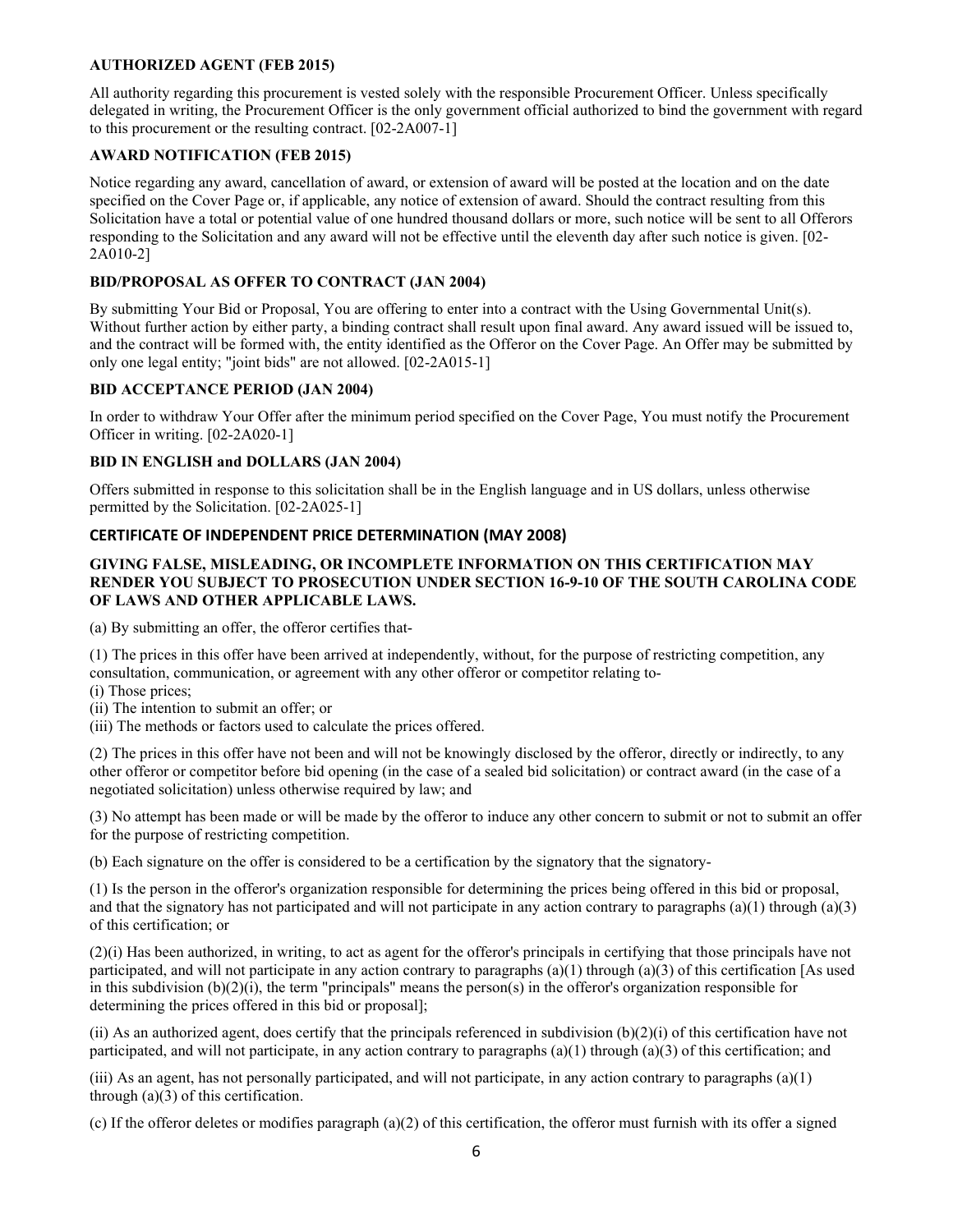statement setting forth in detail the circumstances of the disclosure. [02-2A032-1]

## <span id="page-6-0"></span>**CERTIFICATION REGARDING DEBARMENT AND OTHER RESPONSIBILITY MATTERS (JAN 2004)**

(a) (1) By submitting an Offer, Offeror certifies, to the best of its knowledge and belief, that-

(i) Offeror and/or any of its Principals-

(A) Are not presently debarred, suspended, proposed for debarment, or declared ineligible for the award of contracts by any state or federal agency;

(B) Have not, within a three-year period preceding this offer, been convicted of or had a civil judgment rendered against them for: commission of fraud or a criminal offense in connection with obtaining, attempting to obtain, or performing a public (Federal, state, or local) contract or subcontract; violation of Federal or state antitrust statutes relating to the submission of offers; or commission of embezzlement, theft, forgery, bribery, falsification or destruction of records, making false statements, tax evasion, or receiving stolen property; and

(C) Are not presently indicted for, or otherwise criminally or civilly charged by a governmental entity with, commission of any of the offenses enumerated in paragraph  $(a)(1)(i)(B)$  of this provision.

(ii) Offeror has not, within a three-year period preceding this offer, had one or more contracts terminated for default by any public (Federal, state, or local) entity.

(2) "Principals," for the purposes of this certification, means officers; directors; owners; partners; and, persons having primary management or supervisory responsibilities within a business entity (e.g., general manager; plant manager; head of a subsidiary, division, or business segment, and similar positions).

(b) Offeror shall provide immediate written notice to the Procurement Officer if, at any time prior to contract award, Offeror learns that its certification was erroneous when submitted or has become erroneous by reason of changed circumstances.

(c) If Offeror is unable to certify the representations stated in paragraphs  $(a)(1)$ , Offer must submit a written explanation regarding its inability to make the certification. The certification will be considered in connection with a review of the Offeror's responsibility. Failure of the Offeror to furnish additional information as requested by the Procurement Officer may render the Offeror nonresponsible.

(d) Nothing contained in the foregoing shall be construed to require establishment of a system of records in order to render, in good faith, the certification required by paragraph (a) of this provision. The knowledge and information of an Offeror is not required to exceed that which is normally possessed by a prudent person in the ordinary course of business dealings.

(e) The certification in paragraph (a) of this provision is a material representation of fact upon which reliance was placed when making award. If it is later determined that the Offeror knowingly or in bad faith rendered an erroneous certification, in addition to other remedies available to the State, the Procurement Officer may terminate the contract resulting from this solicitation for default. [02-2A035-1]

## <span id="page-6-1"></span>**CODE OF LAWS AVAILABLE (JAN 2006)**

The South Carolina Code of Laws, including the Consolidated Procurement Code, is available at: <http://www.scstatehouse.gov/code/statmast.php>

The South Carolina Regulations are available at: <http://www.scstatehouse.gov/coderegs/statmast.php>

## [02-2A040-2]

#### <span id="page-6-2"></span>**DISCLOSURE OF CONFLICTS OF INTEREST OR UNFAIR COMPETITIVE ADVANTAGE (FEB 2015)**

You warrant and represent that your offer identifies and explains any unfair competitive advantage you may have in competing for the proposed contract and any actual or potential conflicts of interest that may arise from your participation in this competition or your receipt of an award. The two underlying principles are (a) preventing the existence of conflicting roles that might bias a contractor's judgment, and (b) preventing an unfair competitive advantage. If you have an unfair competitive advantage or a conflict of interest, the state may withhold award. Before withholding award on these grounds, an offeror will be notified of the concerns and provided a reasonable opportunity to respond. Efforts to avoid or mitigate such concerns, including restrictions on future activities, may be considered. Without limiting the foregoing, you represent that your offer identifies any services that relate to either this solicitation or the work and that has already been performed by you, a proposed subcontractor, or an affiliated business of either. [02-2A047-2]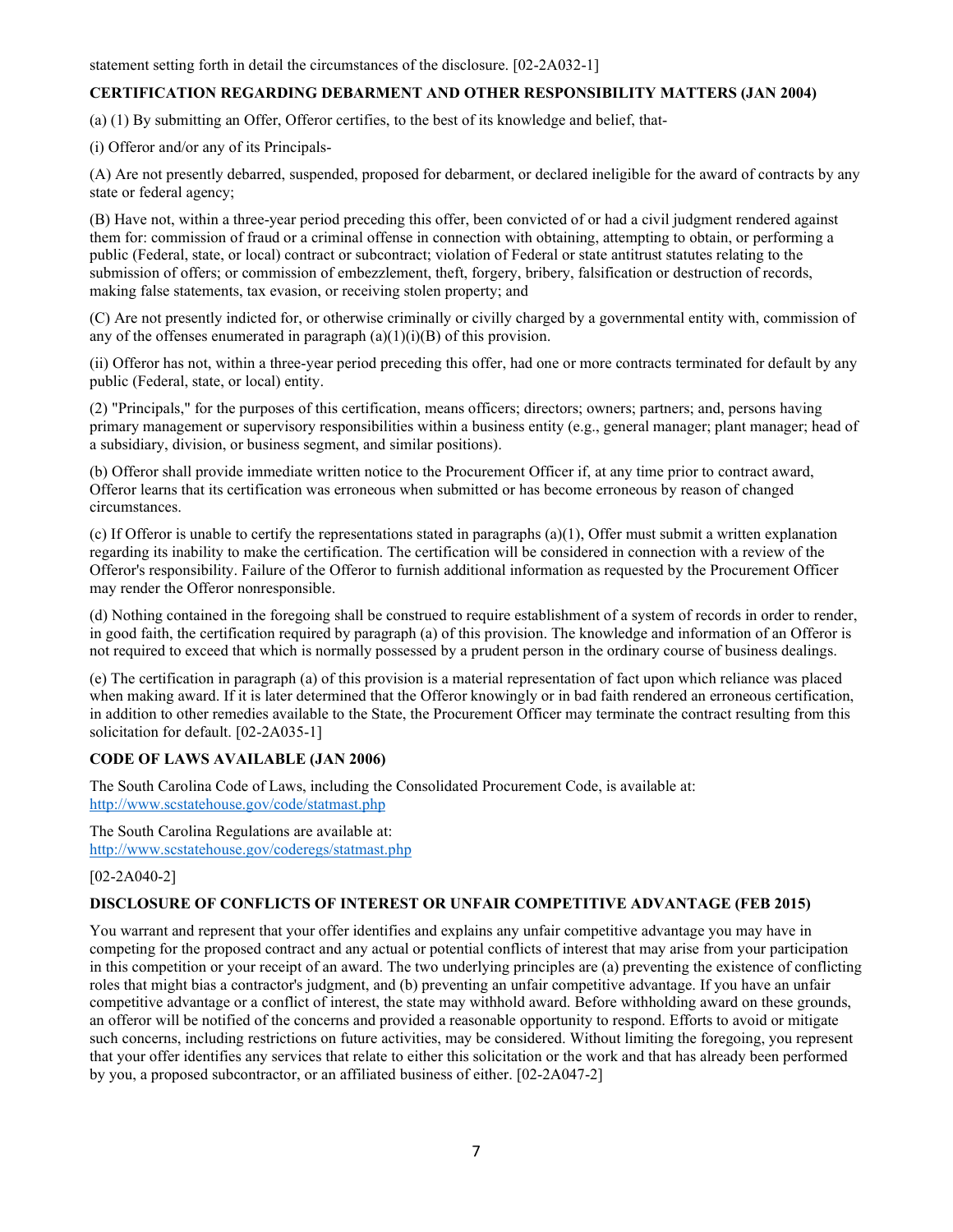## <span id="page-7-0"></span>**DEADLINE FOR SUBMISSION OF OFFER (JAN 2004)**

Any offer received after the Procurement Officer of the governmental body or his designee has declared that the time set for opening has arrived, shall be rejected unless the offer has been delivered to the designated purchasing office or the governmental body's mail room which services that purchasing office prior to the opening. [R.19-445.2070(G)] [02-2A050- 1]

## <span id="page-7-1"></span>**DRUG FREE WORK PLACE CERTIFICATION (JAN 2004)**

By submitting an Offer, Contractor certifies that, if awarded a contract, Contractor will comply with all applicable provisions of The Drug-free Workplace Act, Title 44, Chapter 107 of the South Carolina Code of Laws, as amended. [02- 2A065-1]

## <span id="page-7-2"></span>**DUTY TO INQUIRE (FEB 2015)**

Offeror, by submitting an Offer, represents that it has read and understands the Solicitation and that its Offer is made in compliance with the Solicitation. Offerors are expected to examine the Solicitation thoroughly and should request an explanation of any ambiguities, discrepancies, errors, omissions, or conflicting statements in the Solicitation. Failure to do so will be at the Offeror's risk. All ambiguities, discrepancies, errors, omissions, or conflicting statements in the Solicitation shall be interpreted to require the better quality or greater quantity of work and/or materials, unless otherwise directed by amendment. Offeror assumes responsibility for any patent ambiguity in the Solicitation that Offeror does not bring to the State's attention. See clause entitled "Questions from Offerors." [02-2A070-2]

## <span id="page-7-3"></span>**ETHICS CERTIFICATE (MAY 2008)**

By submitting an offer, the offeror certifies that the offeror has and will comply with, and has not, and will not, induce a person to violate Title 8, Chapter 13 of the South Carolina Code of Laws, as amended (ethics act). The following statutes require special attention: Section 8-13-700, regarding use of official position for financial gain; Section 8-13-705, regarding gifts to influence action of public official; Section 8-13-720, regarding offering money for advice or assistance of public official; Sections 8-13-755 and 8-13-760, regarding restrictions on employment by former public official; Section 8-13-775, prohibiting public official with economic interests from acting on contracts; Section 8-13-790, regarding recovery of kickbacks; Section 8-13-1150, regarding statements to be filed by consultants; and Section 8-13-1342, regarding restrictions on contributions by contractor to candidate who participated in awarding of contract. The state may rescind any contract and recover all amounts expended as a result of any action taken in violation of this provision. If contractor participates, directly or indirectly, in the evaluation or award of public contracts, including without limitation, change orders or task orders regarding a public contract, contractor shall, if required by law to file such a statement, provide the statement required by Section 8-13-1150 to the procurement officer at the same time the law requires the statement to be filed. [02-2A075-2]

## <span id="page-7-4"></span>**OMIT TAXES FROM PRICE (JAN 2004)**

Do not include any sales or use taxes in Your price that the State may be required to pay. [02-2A080-1]

#### <span id="page-7-5"></span>**OPEN TRADE REPRESENTATION (JUN 2015)**

By submitting an Offer, Offeror represents that Offeror is not currently engaged in the boycott of a person or an entity based in or doing business with a jurisdiction with whom South Carolina can enjoy open trade, as defined in SC Code Section 11-35-5300. [02-2A083-1]

## <span id="page-7-6"></span>**PROTESTS (MAY 2019)**

If you are aggrieved in connection with the solicitation or award of the contract, you may be entitled to protest, but only as provided in Section 11-35-4210. To protest a solicitation, you must submit a protest within fifteen days of the date the applicable solicitation document is issued. To protest an award, you must (i) submit notice of your intent to protest within seven business days of the date the award notice is posted, and (ii) submit your actual protest within fifteen days of the date the award notice is posted. Days are calculated as provided in Section 11-35-310(13). Both protests and notices of intent to protest must be in writing and must be received by the appropriate Chief Procurement Officer within the time provided. See clause entitled "Protest-CPO". The grounds of the protest and the relief requested must be set forth with enough particularity to give notice of the issues to be decided. [02-2A085-2]

## <span id="page-7-7"></span>**PROHIBITED COMMUNICATIONS AND DONATIONS (FEB 2015)**

Violation of these restrictions may result in disqualification of your offer, suspension or debarment, and may constitute a violation of law.

(a) During the period between publication of the solicitation and final award, *you must not communicate, directly or indirectly, with the Using Governmental Unit or its employees, agents or officials regarding any aspect of this procurement activity,* unless otherwise approved in writing by the Procurement Officer. All communications must be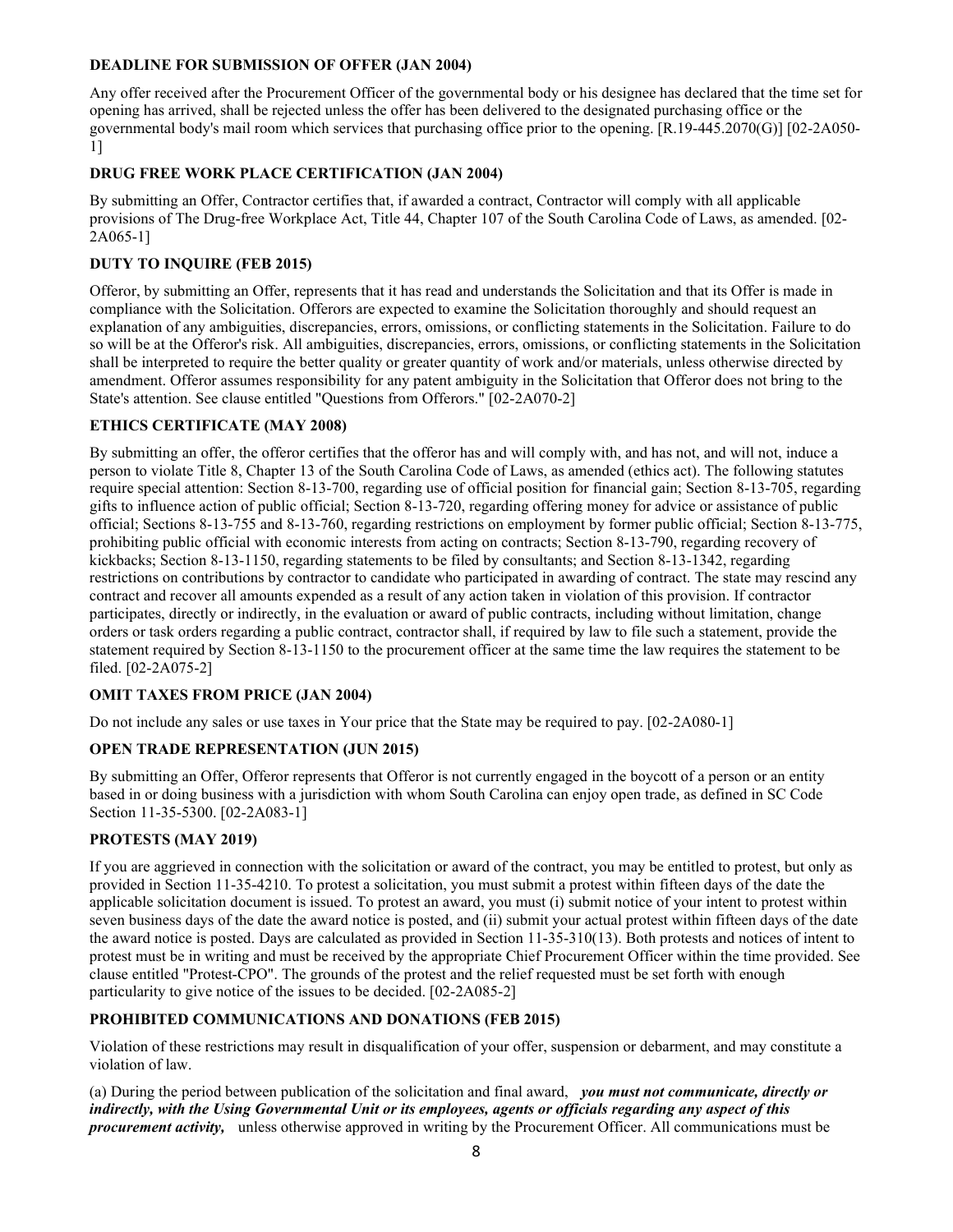solely with the Procurement Officer. [R. 19-445.2010]

(b) You are advised to familiarize yourself with Regulation 19-445.2165, which restricts donations to a governmental entity with whom you have or seek to have a contract. *You represent that your offer discloses any gifts made, directly or through an intermediary, by you or your named subcontractors to or for the benefit of the Using Governmental Unit during the period beginning eighteen months prior to the Opening Date.* [R. 19-445.2165] [02-2A087-1]

## <span id="page-8-0"></span>**PUBLIC OPENING (JAN 2004)**

Offers will be publicly opened at the date/time and at the location identified on the Cover Page, or last Amendment, whichever is applicable. [02-2A090-1]

## <span id="page-8-1"></span>**QUESTIONS FROM OFFERORS (MODIFIED)**

(a) Any prospective offeror desiring an explanation or interpretation of the solicitation, drawings, specifications, etc., must request it in writing. Label any communication regarding your questions with the name of the procurement officer, and the solicitation's title and number. Oral explanations or instructions will not be binding. [See R. 19-445.2042(B)] Any information given a prospective offeror concerning a solicitation will be furnished promptly to all other prospective offerors as an Amendment to the solicitation, if that information is necessary for submitting offers or if the lack of it would be prejudicial to other prospective offerors. See clause entitled "Duty to Inquire." **We will not identify you in our answer to your question.**

(b) The State seeks to permit maximum practicable competition. Offerors are urged to advise the Procurement Officer -- as soon as possible -- regarding any aspect of this procurement, including any aspect of the Solicitation that unnecessarily or inappropriately limits full and open competition. [See R. 19-445.2140]

All questions must be submitted in writing and received by the Procurement Officer for this solicitation no later than **May 24, 2022 at noon, EST.** 

Email is the preferred method for submitting questions to the Procurement Officer, Title the "Subject Line" of your email, "Questions YTC-22-019- Robotic Welder". Questions must be submitted in an easily copied format such as MS Word. Email questions t[o sdesrochers@yorktech.edu.](mailto:sdesrochers@yorktech.edu) 

## <span id="page-8-2"></span>**REJECTION/CANCELLATION (JAN 2004)**

The State may cancel this solicitation in whole or in part. The State may reject any or all proposals in whole or in part. [SC Code Section 11-35-1710 & R.19-445.2065] [02-2A100-1]

## <span id="page-8-3"></span>**RESPONSIVENESS/IMPROPER OFFERS (MODIFIED)**

(a) Bid as Specified. Offers for supplies or services other than those specified will not be considered unless authorized by the Solicitation.

(b) Multiple Offers. – NOT APPLICABLE

(c) Responsiveness. Any Offer which fails to conform to the material requirements of the Solicitation may be rejected as nonresponsive. Offers which impose conditions that modify material requirements of the Solicitation may be rejected. If a fixed price is required, an Offer will be rejected if the total possible cost to the State cannot be determined. Offerors will not be given an opportunity to correct any material nonconformity. Any deficiency resulting from a minor informality may be cured or waived at the sole discretion of the Procurement Officer. [R.19-445.2070 and Section 11-35-1520(13)]

(d) Price Reasonableness: Any offer may be rejected if the Procurement Officer determines in writing that it is unreasonable as to price. [R. 19-445.2070].

(e) Unbalanced Bidding. The State may reject an Offer as nonresponsive if the prices bid are materially unbalanced between line items or subline items. A bid is materially unbalanced when it is based on prices significantly less than cost for some work and prices which are significantly overstated in relation to cost for other work, and if there is a reasonable doubt that the bid will result in the lowest overall cost to the State even though it may be the low evaluated bid, or if it is so unbalanced as to be tantamount to allowing an advance payment.

(f) **Do not submit bid samples or descriptive literature unless expressly requested.** Unsolicited bid samples or descriptive literature will not be examined or tested, will not be used to determine responsiveness, and will not be deemed to vary any of the provisions of the solicitation. S.C. Code Ann. Reg. 19-445.2077(D).

## <span id="page-8-4"></span>**SIGNING YOUR OFFER (JAN 2004)**

Every Offer must be signed by an individual with actual authority to bind the Offeror.

(a) If the Offeror is an individual, the Offer must be signed by that individual. If the Offeror is an individual doing business as a firm, the Offer must be submitted in the firm name, signed by the individual, and state that the individual is doing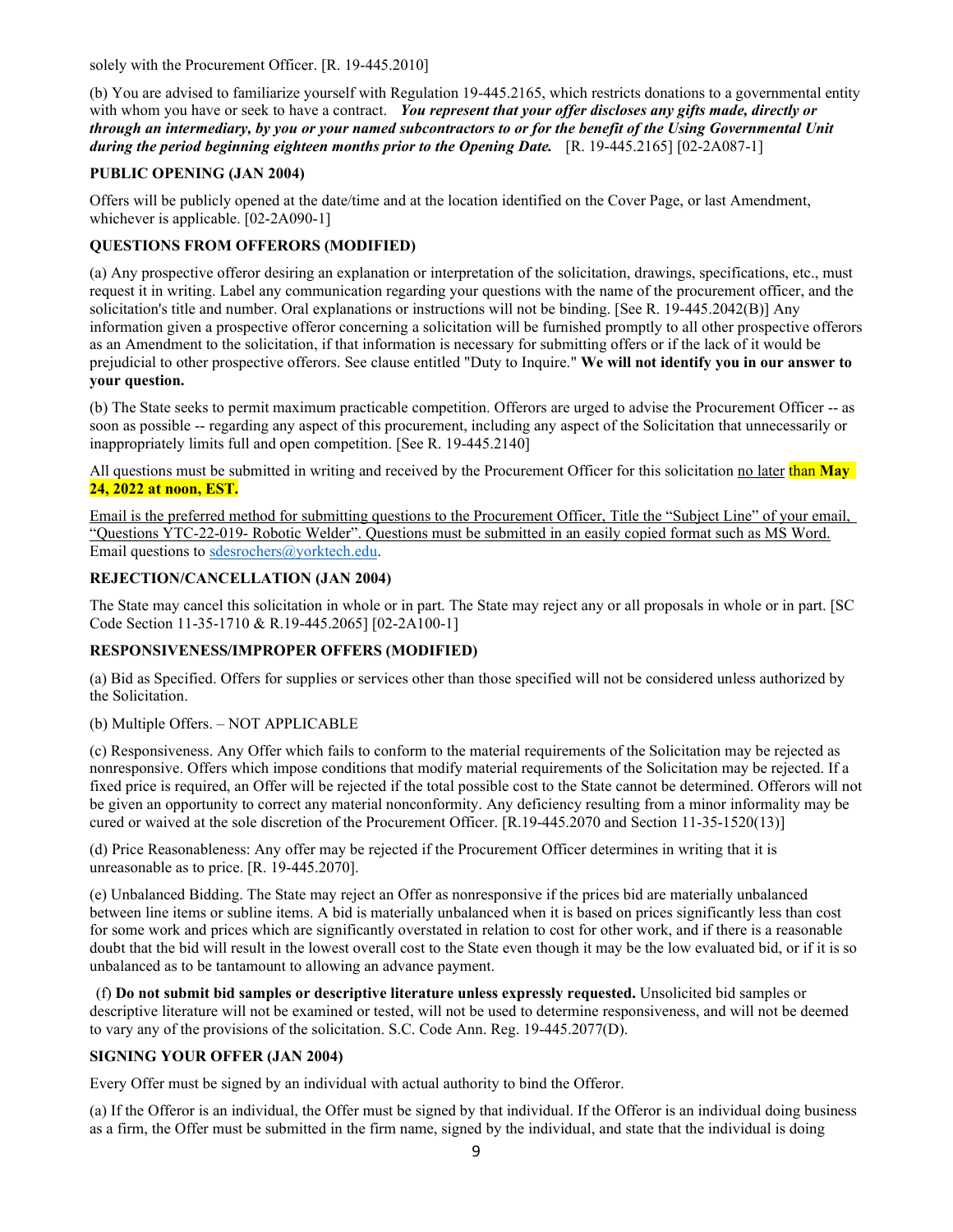business as a firm.

(b) If the Offeror is a partnership, the Offer must be submitted in the partnership name, followed by the words by its Partner, and signed by a general partner.

(c) If the Offeror is a corporation, the Offer must be submitted in the corporate name, followed by the signature and title of the person authorized to sign.

(d) An Offer may be submitted by a joint venturer involving any combination of individuals, partnerships, or corporations. If the Offeror is a joint venture, the Offer must be submitted in the name of the Joint Venture and signed by every participant in the joint venture in the manner prescribed in paragraphs (a) through (c) above for each type of participant.

(e) If an Offer is signed by an agent, other than as stated in subparagraphs (a) through (d) above, the Offer must state that is has been signed by an Agent. Upon request, Offeror must provide proof of the agent's authorization to bind the principal. [02-2A115-1]

## <span id="page-9-0"></span>**STATE OFFICE CLOSINGS (JAN 2004)**

If an emergency or unanticipated event interrupts normal government processes so that offers cannot be received at the government office designated for receipt of bids by the exact time specified in the solicitation, the time specified for receipt of offers will be deemed to be extended to the same time of day specified in the solicitation on the first work day on which normal government processes resume. In lieu of an automatic extension, an Amendment may be issued to reschedule bid opening. If state offices are closed at the time a pre-bid or pre-proposal conference is scheduled, an Amendment will be issued to reschedule the conference. Useful information may be available at:<https://scemd.org/closings> [02-2A120-3]

## <span id="page-9-1"></span>**DISCLOSURE OF YOUR BID / PROPOSAL and SUBMITTING CONFIDENTIAL DATA (FEB 2021)**

(a) According to Section 11-35-410, any person submitting a document in response or with regard to any solicitation or other request must "comply with instructions provided in the solicitation for marking information exempt from public disclosure. Information not marked as required by the applicable instructions may be disclosed to the public." **IF YOU IDENTIFY YOUR ENTIRE RESPONSE AS EXEMPT FROM PUBLIC DISCLOSURE, OR IF YOU DO NOT SUBMIT A REDACTED COPY AS REQUIRED, THE STATE MAY, IN ITS SOLE DISCRETION, DETERMINE YOUR BID OR PROPOSAL NONRESPONSIVE AND INELIGIBLE FOR AWARD.**

(b) By submitting a response to this solicitation or request, Offeror (1) agrees to the public disclosure of every page, or portion thereof, of every document regarding this solicitation or request that was submitted at any time prior to entering into a contract (including, but not limited to, documents contained in a response, documents submitted to clarify a response, and documents submitted during negotiations), unless the page, or portion thereof, was redacted and conspicuously marked "Trade Secret" or "Confidential" or "Protected", (2) agrees that any information not redacted and marked, as required by these bidding instructions, as a "Trade Secret" is not a trade secret as defined by the Trade Secrets Act, and (3) agrees that, notwithstanding any claims or markings otherwise, any prices, commissions, discounts, or other financial figures used to determine the award, as well as the final contract amount, are subject to public disclosure.

(c) If your offer includes any information that you claim is exempt from public disclosure, you must submit one complete copy of your offer from which you have removed or concealed such information (the redacted copy). Except for the information removed or concealed, the redacted copy must be identical to your original offer.

(d) Do not mark your entire response (bid, proposal, quote, etc.) as confidential, trade secret, or protected. If only portions of a page are subject to some protection, do not redact the entire page. The redacted copy must reflect the same pagination as the original and show the empty space from which information was redacted. The Procurement Officer must be able to view, search, copy and print the redacted copy without a password. If your response, or any part thereof, is improperly marked as confidential or trade secret or protected, the State may, in its sole discretion, determine it nonresponsive.

(e) On the redacted copy, you must identify the basis of your claim by marking each redaction as follows: You must separately mark with the word "CONFIDENTIAL" every page, or portion thereof, that you redacted and claim as exempt from public disclosure because it is either (1) a trade secret as defined in Section 30-4-40(a)(1) of the Freedom of Information Act, or (2) privileged and confidential, as that phrase is used in Section 11-35-410. You must separately mark with the words "TRADE SECRET" every page, or portion thereof, that you redacted and claim as exempt from public disclosure as a trade secret pursuant to Section 39-8-20 of the Trade Secrets Act. You must separately mark with the word "PROTECTED" every page, or portion thereof, that you redacted and claim as exempt from public disclosure pursuant to Section 11-35- 1810. All markings must be conspicuous; use color, bold, underlining, or some other method in order to conspicuously distinguish the mark from the other text.

(f) In determining whether to release documents, the State will detrimentally rely on your redaction and marking of documents, as required by these bidding instructions, as being either "Confidential" or "Trade Secret" or "Protected". By submitting a response, you agree to defend, indemnify and hold harmless the State of South Carolina, its agencies, officers and employees, from every claim, demand, loss, expense, cost, damage or injury, including attorney's fees, arising out of or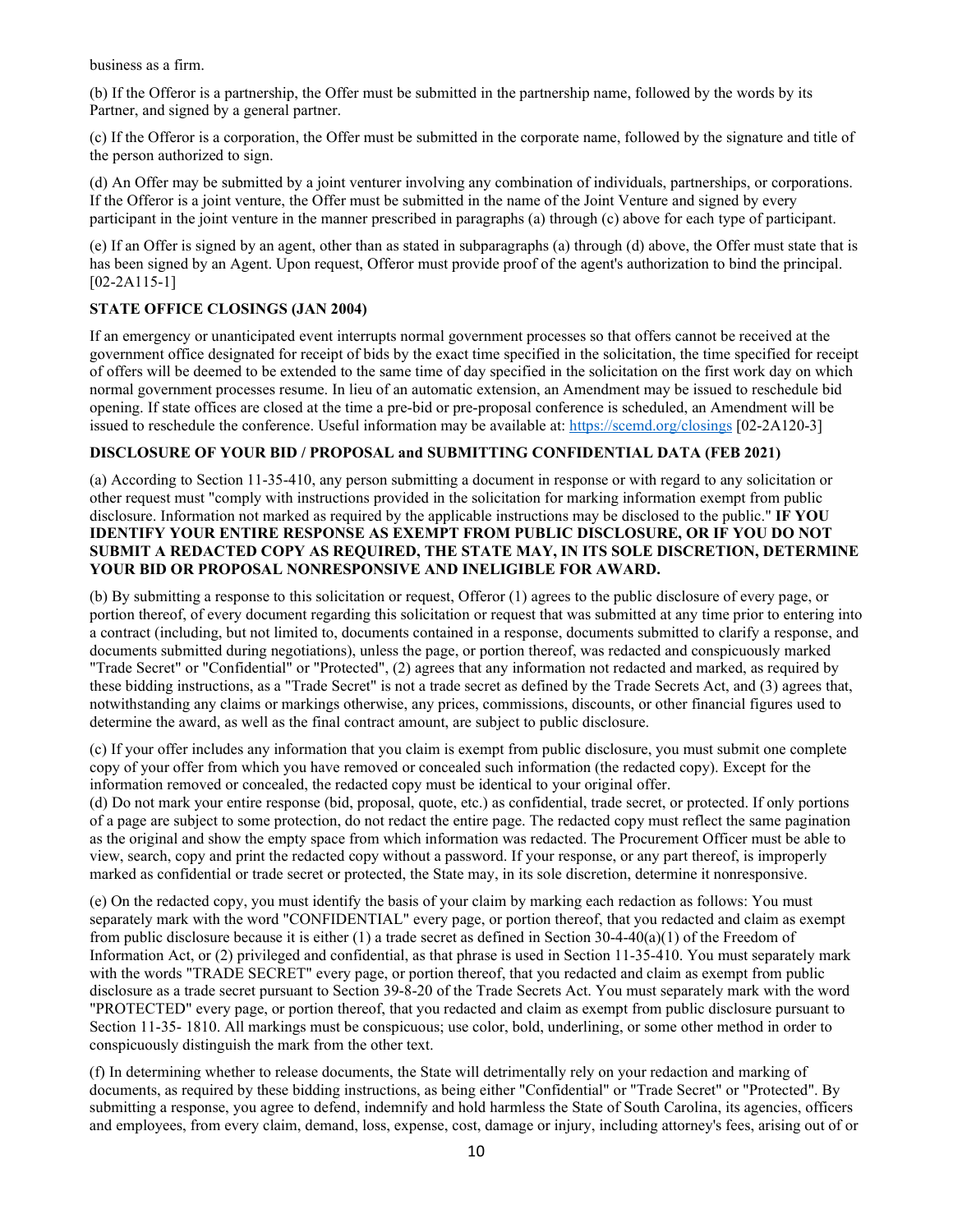resulting from withholding information by the State of South Carolina or any of its agencies, that you have redacted or marked as "Confidential" or "Trade Secret" or "Protected". (All references to S.C. Code of Laws.) [02-2A125-3]

## <span id="page-10-0"></span>**SUBMITTING A PAPER OFFER OR MODIFICATION (MAR 2015)**

When submitting a paper offer or modification, the following instructions apply. (a) All prices and notations should be printed in ink or typewritten. Errors should be crossed out, corrections entered and initialed by the person signing the bid. Do not modify the solicitation document itself (including bid schedule). (b) (1) All copies of the offer or modification, and any other documents required to be submitted with the offer shall be enclosed in a sealed, opaque envelope or package. (2) Submit your offer or modification to the address on the Cover Page. (3) The envelope or package must show the time and date specified for opening, the solicitation number, and the name and address of the bidder. If the offer or modification is sent by mail or special delivery service (UPS, Federal Express, etc.), the outermost envelope or wrapper must be labeled "OFFER ENCLOSED" on the face thereof. (c) If you are responding to more than one solicitation, submit each offer in a separate envelope or package. (d) Submit the number of copies indicated on the Cover Page. (e) Facsimile or e-mail offers, modifications, or withdrawals, will not be considered unless authorized by the Solicitation. [02-2A130-2]

## <span id="page-10-1"></span>**TAX CREDIT FOR SUBCONTRACTING WITH DISADVANTAGED SMALL BUSINESSES (JAN 2008)**

Pursuant to Section 12-6-3350, a taxpayer having a contract with this State who subcontracts with a socially and economically disadvantaged small business is eligible for an income tax credit equal to four percent of the payments to that subcontractor for work pursuant to the contract. The subcontractor must be certified as a socially and economically disadvantaged small business as defined in Section 11-35-5010 and regulations pursuant to it. The credit is limited to a maximum of fifty thousand dollars annually. A taxpayer is eligible to claim the credit for ten consecutive taxable years beginning with the taxable year in which the first payment is made to the subcontractor that qualifies for the credit. After the above ten consecutive taxable years, the taxpayer is no longer eligible for the credit. A taxpayer claiming the credit shall maintain evidence of work performed for the contract by the subcontractor. The credit may be claimed on Form TC-2, "Minority Business Credit." A copy of the subcontractor's certificate from the Governor's Office of Small and Minority Business (OSMBA) is to be attached to the contractor's income tax return. Questions regarding the tax credit and how to file are to be referred to: SC Department of Revenue, Research and Review, Phone: (803) 898-5786, Fax: (803) 898-5888. Questions regarding subcontractor certification are to be referred to: Governor's Office of Small and Minority Business Assistance, Phone: (803) 734-0657, Fax: (803) 734-2498. [02-2A135-1]

## <span id="page-10-2"></span>**VENDOR REGISTRATION MANDATORY (Modified)**

You must have a state vendor number to be eligible to submit an offer. To obtain a state vendor number[, visit](http://www.procurement.sc.gov/)  [www.procurement.sc.gov](http://www.procurement.sc.gov/) and select Doing Business with Us. Then select Vendor Registration. (To determine if your business is already registered, go to "Vendor Search"). Upon registration, you will be assigned a state vendor number. Vendors must keep their vendor information current. If you are already registered and know your User ID & Password, you can update your information by selecting Update Vendor Registration. If you need to update information but do not have your User ID/Password, you must complete a new vendor registration and On Step 9 – Messages to Administration indicate "Update vendor number" with your existing 10-digit vendor number. (Please note that vendor registration does not substitute for any obligation to register with the S.C. Secretary of State [Index - Business Entities Online - S.C. Secretary of](https://businessfilings.sc.gov/businessfiling)  [State \(sc.gov\)](https://businessfilings.sc.gov/businessfiling) or S.C. Department of Revenue [Withholding \(sc.gov\).](https://dor.sc.gov/tax/withholding) [02-2A145-1]

## <span id="page-10-3"></span>**WITHDRAWAL OR CORRECTION OF OFFER (JAN 2004)**

Offers may be withdrawn by written notice received at any time before the exact time set for opening. If the Solicitation authorizes facsimile offers, offers may be withdrawn via facsimile received at any time before the exact time set for opening. A bid may be withdrawn in person by a bidder or its authorized representative if, before the exact time set for opening, the identity of the person requesting withdrawal is established and the person signs a receipt for the bid. The withdrawal and correction of Offers is governed by S.C. Code Section 11-35-1520 and Regulation 19-445.2085. [02- 2A150-11

# <span id="page-10-4"></span>**II. INSTRUCTIONS TO OFFERORS -- B. SPECIAL INSTRUCTIONS**

# **PROTEST - CPO - MMO ADDRESS (JUN 2006)**

Any protest must be addressed to the Chief Procurement Officer, Materials Management Office, and submitted in writing

(a) by email to protest-mmo $@$ mmo.state.sc.us,

(b) by post or delivery to 1201 Main Street, Suite 600, Columbia, SC 29201. [02-2B122-1]

## **UNIT PRICES REQUIRED (JAN 2006)**

Unit price to be shown for each item. [02-2B170-1]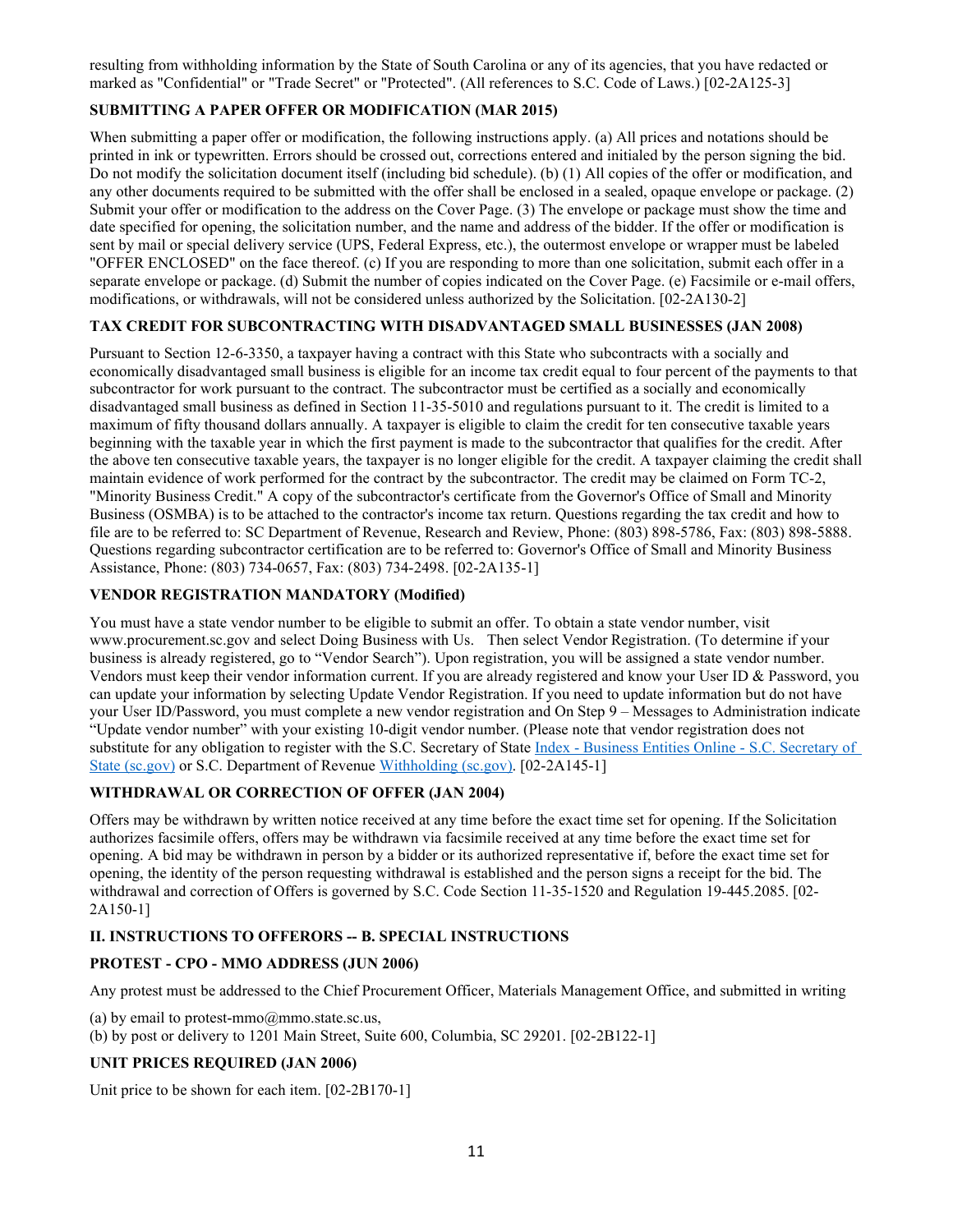#### <span id="page-11-0"></span>**III. SCOPE OF WORK/SPECIFICATIONS**

#### <span id="page-11-1"></span>**Scope of Work**

The purpose of this solicitation is to provide robotic welders for York Technical College.

#### **General Specifications**

The Lincoln Classmate M will provide a complete advanced manufacturing solution for robotic welding training. This unit will help train and expose welding students to the necessary skills as a robotic operator/technician that is increasingly required by local industry. The Classmate M comes with the following items:

- Powerwave R450 Robotic Power Source
- X-Tractor Mini welding fume extractor
- 3-in-1 Welding Fixture
- Project Based Lesson Plans

## **System Specifications**

- Product # AD2446-1
- Weight-1000lbs
- 94.23" x 68.23" x 70.24"
- Input Voltage 120VAC

## **Power Wave specifications**

- Product  $# K3451-1$
- 5-550A
- Input Voltage 208-460V

## **FANUC Robot ARC Mate**

- Six Axis Mechanical Unit
- 7kg Maximum payload
- Must include FANUC Educational software bundle

## **Educational WeldPRO Package**

- Weldpro offline programming software
- Cert training program with 15 WeldPro seats
- WeldPro training for instructor (1.5 day course at LE Automation)

## <span id="page-11-2"></span>**DELIVERY/PERFORMANCE LOCATION -- SPECIFIED (MODIFIED)**

After award, all deliveries shall be made and all services provided to the following address, unless otherwise specified:

York Technical College Main Campus: 452 S. Anderson Rd., Rock Hill, SC 29730

## <span id="page-11-3"></span>**IV. INFORMATION FOR OFFERORS TO SUBMIT**

## <span id="page-11-4"></span>**INFORMATION FOR OFFERORS TO SUBMIT – GENERAL (MODIFIED):**

You shall submit a signed Cover Page and Page Two. Your offer should include all other information and documents requested in this part and in parts II.B. Special Instructions; III. Scope of Work; V. Qualifications; VIII. Bidding Schedule/Price Proposal; and any appropriate attachments addressed in Part IX. Attachments to Solicitations. **You should submit a summary of all insurance policies you have or plan to acquire to comply with the insurance requirements stated herein, if any, including policy types; coverage types; limits, sub-limits, and deductibles for each policy and coverage type; the carrier's A.M. Best rating; and whether the policy is written on an occurrence or claims-made basis.**

Responses must be received on or prior to **March 22, 2017 at 3:00 PM** in order to be considered responsive. Responses sent by US Postal service must be mailed to York Technical College, Attn: Suzanne Desrochers, 452 S Anderson Rd., Rock Hill, SC 29730. **Please note:** the Post Office delivers mail once per day around 10:30 AM and bids should be mailed accordingly to be received on time. Responses which are sent by a delivery company (ex. UPS, DHL, and FedEx) should be delivered to York Technical College, 452 S Anderson Rd., Rock Hill, SC 29730, Attn: Suzanne Desrochers. Hand deliveries may be made to this address to the Procurement Services/Facilities Building. Please note, you are encouraged to work with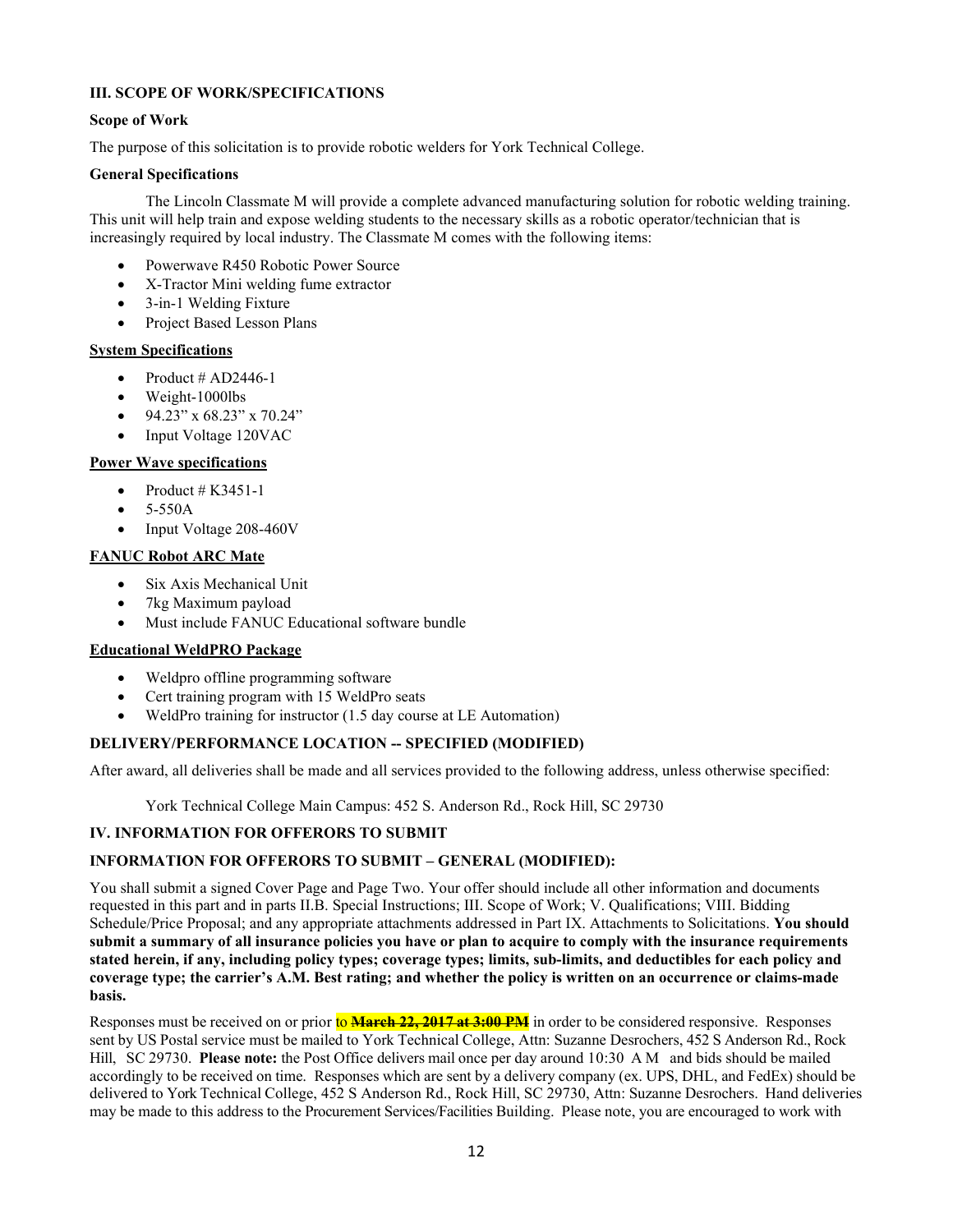your delivery company to ensure delivery by  $3:00 \text{ PM}$ . Several companies require that you select early morning delivery to meet this deadline.

## <span id="page-12-0"></span>**SUBMITTING REDACTED OFFERS (MAR 2015)**:

If your offer includes any information that you marked as "Confidential," "Trade Secret," or "Protected" in accordance with the clause entitled "Submitting Confidential Information," you must also submit one complete copy of your offer from which you have removed or concealed such information (the redacted copy). The redacted copy should (i) reflect the same pagination as the original, (ii) show the empty space from which information was redacted, and (iii) be submitted on magnetic media. (See clause entitled "Electronic Copies - Required Media and Format.") Except for the information removed or concealed, the redacted copy must be identical to your original offer, and the Procurement Officer must be able to view, search, copy and print the redacted copy without a password. [04-4030-2]

## <span id="page-12-1"></span>**MINORITY PARTICIPATION (DEC 2015)**

Is the bidder a South Carolina Certified Minority Business? [ ] Yes [ ] No

Is the bidder a Minority Business certified by another governmental entity? [ ] Yes [ ] No

If so, please list the certifying governmental entity:

Will any of the work under this contract be performed by a SC certified Minority Business as a subcontractor? [ ] Yes [ ] No

If so, what percentage of the total value of the contract will be performed by a SC certified Minority Business as a subcontractor?

Will any of the work under this contract be performed by a minority business certified by another governmental entity as a subcontractor? [ ] Yes [ ] No

If so, what percentage of the total value of the contract will be performed by a minority business certified by another governmental entity as a subcontractor? \_\_\_\_\_\_\_\_\_\_\_\_\_

If a certified Minority Business is participating in this contract, please indicate all categories for which the Business is certified:

- [ ] Traditional minority
- [ ] Traditional minority, but female
- [] Women (Caucasian females)
- [ ] Hispanic minorities
- [ ] DOT referral (Traditional minority)
- [ ] DOT referral (Caucasian female)
- [ ] Temporary certification
- [ ] SBA 8 (a) certification referral
- [] Other minorities (Native American, Asian, etc.)

(If more than one minority contractor will be utilized in the performance of this contract, please provide the information above for each minority business.)

The Department of Administration, Division of Small and Minority Business Contracting and Certification, publishes a list of certified minority firms. The Minority Business Directory is available at the following URL: <http://osmba.sc.gov/directory.html> [04-4015-3]

#### <span id="page-12-2"></span>**V. QUALIFICATIONS**

## <span id="page-12-3"></span>**QUALIFICATIONS OF OFFEROR (MAR 2015)**

(1) To be eligible for award, you must have the capability in all respects to perform fully the contract requirements and the integrity and reliability which will assure good faith performance. We may also consider a documented commitment from a satisfactory source that will provide you with a capability. We may consider information from any source at any time prior to award. We may elect to consider (i) key personnel, any predecessor business, and any key personnel of any predecessor business, including any facts arising prior to the date a business was established, and/or (ii) any subcontractor you identify. (2) You must promptly furnish satisfactory evidence of responsibility upon request. Unreasonable failure to supply requested information is grounds for rejection. (3) **Corporate subsidiaries are cautioned that the financial capability of an affiliated or parent company will not be considered in determining financial capability;** however, we may elect to consider any security, e.g., letter of credit, performance bond, parent-company corporate guaranty, that you offer to provide. Instructions and forms to help assure acceptability are posted o[n procurement.sc.gov,](http://www.procurement.sc.gov/) link to "Standard Clauses & Provisions." [05-5005-2]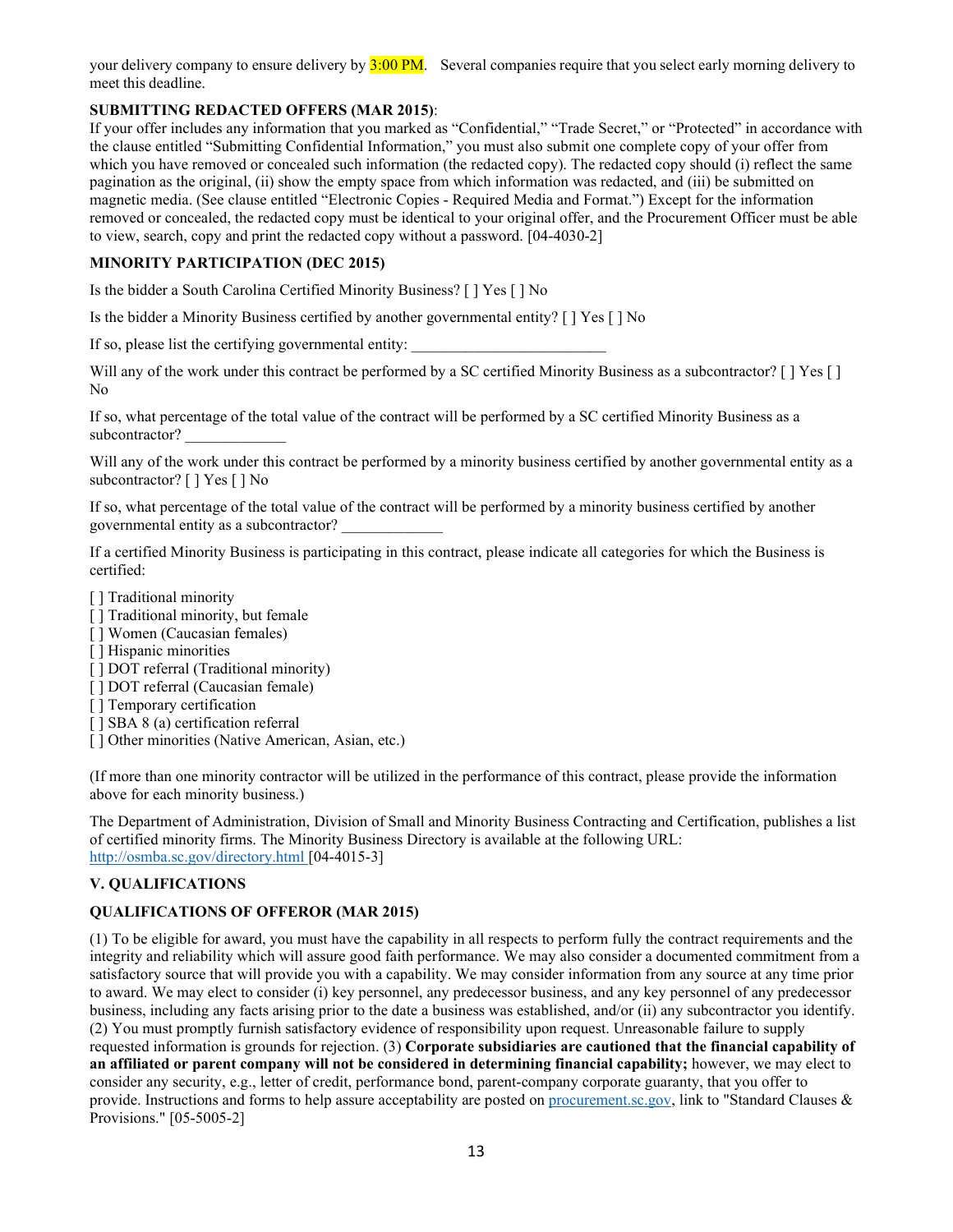## <span id="page-13-0"></span>**VI. AWARD CRITERIA**

## **AWARD CRITERIA -- FIXED PRICE BIDDING (JAN 2006)**

Award will be made to all responsive and responsible Offerors. [06-6023-1]

## **BIDS RECEIVED AFTER AWARD -- FIXED PRICE BIDDING (JAN 2006)**

Offerors not responding to the initial solicitation may be added to the awarded vendors list provided the bidder furnishes evidence of responsibility and responsiveness to the state's original fixed price bid as authorized by the solicitation. [06- 6045-1]

#### **COMPETITION FROM PUBLIC ENTITIES (JAN 2006)**

If a South Carolina governmental entity submits an offer, the Procurement Officer will, when determining the lowest offer, add to the price provided in any offers submitted by non-governmental entities a percentage equivalent to any applicable sales or use tax. S.C. Code Ann. Regs 117-304.1 (Supp. 2004). [06-6057-1]

#### **UNIT PRICE GOVERNS (JAN 2006):**

In determining award, unit prices will govern over extended prices unless otherwise stated. [06-6075-1]

#### <span id="page-13-1"></span>**VII. TERMS AND CONDITIONS -- A. GENERAL**

#### <span id="page-13-2"></span>**ASSIGNMENT, NOVATION, AND CHANGE OF NAME, IDENTITY, OR STRUCTURE (FEB 2015)**

(a) Contractor shall not assign this contract, or its rights, obligations, or any other interest arising from this contract, or delegate any of its performance obligations, without the express written consent of the responsible procurement officer. The foregoing restriction does not apply to a transfer that occurs by operation of law (e.g., bankruptcy; corporate reorganizations and consolidations, but not including partial asset sales). Notwithstanding the foregoing, contractor may assign monies receivable under the contract provided that the state shall have no obligation to make payment to an assignee until thirty days after contractor (not the assignee) has provided the responsible procurement officer with (i) proof of the assignment, (ii) the identity (by contract number) of the specific state contract to which the assignment applies, and (iii) the name of the assignee and the exact address or account information to which assigned payments should be made. (b) If contractor amends, modifies, or otherwise changes its name, its identity (including its trade name), or its corporate, partnership or other structure, or its FEIN, contractor shall provide the procurement officer prompt written notice of such change. (c) Any name change, transfer, assignment, or novation is subject to the conditions and approval required by Regulation 19-445.2180, which does not restrict transfers by operation of law. [07-7A004-2]

#### <span id="page-13-3"></span>**BANKRUPTCY - GENERAL (FEB 2015)**

(a) Notice. In the event the Contractor enters into proceedings relating to bankruptcy, whether voluntary or involuntary, the Contractor agrees to furnish written notification of the bankruptcy to the Using Governmental Unit. This notification shall be furnished within two (2) days of the initiation of the proceedings relating to the bankruptcy filing. This notification shall include the date on which the bankruptcy petition was filed, the identity of the court in which the bankruptcy petition was filed, and a listing of all State contracts against which final payment has not been made. This obligation remains in effect until final payment under this Contract.

(b) Termination. This contract is voidable and subject to immediate termination by the State upon the contractor's insolvency, including the filing of proceedings in bankruptcy. [07-7A005-2]

#### <span id="page-13-4"></span>**CHOICE-OF-LAW (JAN 2006)**

The Agreement, any dispute, claim, or controversy relating to the Agreement, and all the rights and obligations of the parties shall, in all respects, be interpreted, construed, enforced and governed by and under the laws of the State of South Carolina, except its choice of law rules. As used in this paragraph, the term "Agreement" means any transaction or agreement arising out of, relating to, or contemplated by the solicitation. [07-7A010-1]

#### <span id="page-13-5"></span>**CONTRACT DOCUMENTS and ORDER OF PRECEDENCE (MODIFIED)**

(a) Any contract resulting from this solicitation shall consist of the following documents: (1) a Record of Negotiations, if any, executed by you and the Procurement Officer, (2) the solicitation, as amended, (3) documentation of clarifications [11-  $35-1520(8)$ ] or discussions  $[11-35-1530(6)]$  of an offer, if applicable, (4) your offer, (5) any statement reflecting the state's final acceptance (a/k/a "award"), and (6) purchase orders. These documents shall be read to be consistent and complimentary. Any conflict among these documents shall be resolved by giving priority to these documents in the order listed above. (b) The terms and conditions of documents (1) through (5) above shall apply notwithstanding any additional or different terms and conditions in any other document, including without limitation, (i) a purchase order or other instrument submitted by the State, (ii) any invoice or other document submitted by Contractor, or (iii) any privacy policy, terms of use, or end user agreement. Except as otherwise allowed herein, the terms and conditions of all such documents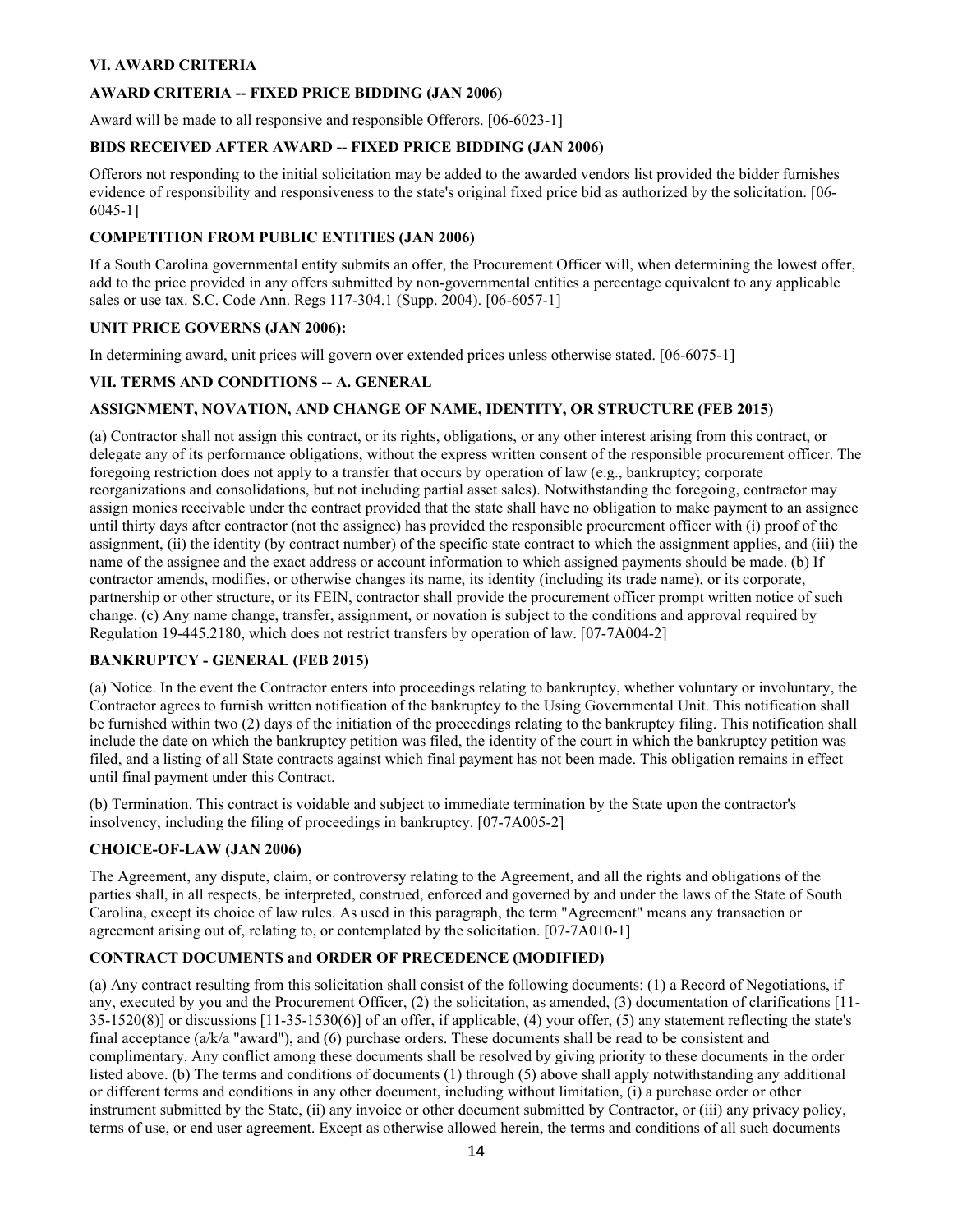shall be void and of no effect. (c) No contract, license, or other agreement containing contractual terms and conditions will be signed by any Using Governmental Unit. Any document signed or otherwise agreed to by persons other than the Procurement Officer shall be void and of no effect. [07-7A015-2]

## <span id="page-14-0"></span>**DISCOUNT FOR PROMPT PAYMENT (JAN 2006)**

(a) Discounts for prompt payment will not be considered in the evaluation of offers. However, any offered discount will form a part of the award, and will be taken if payment is made within the discount period indicated in the offer by the offeror. As an alternative to offering a discount for prompt payment in conjunction with the offer, offerors awarded contracts may include discounts for prompt payment on individual invoices.

(b) In connection with any discount offered for prompt payment, time shall be computed from the date of the invoice. If the Contractor has not placed a date on the invoice, the due date shall be calculated from the date the designated billing office receives a proper invoice, provided the state annotates such invoice with the date of receipt at the time of receipt. For the purpose of computing the discount earned, payment shall be considered to have been made on the date that appears on the payment check or, for an electronic funds transfer, the specified payment date. When the discount date falls on a Saturday, Sunday, or legal holiday when Federal Government offices are closed and Government business is not expected to be conducted, payment may be made on the following business day. [07-7A020-1]

## <span id="page-14-1"></span>**DISPUTES (JAN 2006)**

(1) Choice-of-Forum. All disputes, claims, or controversies relating to the Agreement shall be resolved exclusively by the appropriate Chief Procurement Officer in accordance with Title 11, Chapter 35, Article 17 of the South Carolina Code of Laws, or in the absence of jurisdiction, only in the Court of Common Pleas for, or a federal court located in, Richland County, State of South Carolina. Contractor agrees that any act by the government regarding the Agreement is not a waiver of either the government's sovereign immunity or the government's immunity under the Eleventh Amendment of the United States Constitution. As used in this paragraph, the term "Agreement" means any transaction or agreement arising out of, relating to, or contemplated by the solicitation. (2) Service of Process. Contractor consents that any papers, notices, or process necessary or proper for the initiation or continuation of any disputes, claims, or controversies relating to the Agreement; for any court action in connection therewith; or for the entry of judgment on any award made, may be served on Contractor by certified mail (return receipt requested) addressed to Contractor at the address provided as the Notice Address on Page Two or by personal service or by any other manner that is permitted by law, in or outside South Carolina. Notice by certified mail is deemed duly given upon deposit in the United States mail. [07-7A025-1]

#### <span id="page-14-2"></span>**EQUAL OPPORTUNITY (JAN 2006)**

Contractor is referred to and shall comply with all applicable provisions, if any, of Title 41, Part 60 of the Code of Federal Regulations, including but not limited to Sections 60-1.4, 60-4.2, 60-4.3, 60-250.5(a), and 60-741.5(a), which are hereby incorporated by reference. [07-7A030-1]

## <span id="page-14-3"></span>**FALSE CLAIMS (JAN 2006)**

According to the S.C. Code of Laws Section 16-13-240, "a person who by false pretense or representation obtains the signature of a person to a written instrument or obtains from another person any chattel, money, valuable security, or other property, real or personal, with intent to cheat and defraud a person of that property is guilty" of a crime. [07-7A035-1]

#### <span id="page-14-4"></span>**FIXED PRICING REQUIRED (JAN 2006)**

Any pricing provided by contractor shall include all costs for performing the work associated with that price. Except as otherwise provided in this solicitation, contractor's price shall be fixed for the duration of this contract, including option terms. This clause does not prohibit contractor from offering lower pricing after award. [07-7A040-1]

#### <span id="page-14-5"></span>**NO INDEMNITY OR DEFENSE (FEB 2015)**

Any term or condition is void to the extent it requires the State to indemnify, defend, or pay attorney's fees to anyone for any reason. [07-7A045-2]

#### <span id="page-14-6"></span>**NOTICE (JAN 2006)**

(A) After award, any notices shall be in writing and shall be deemed duly given (1) upon actual delivery, if delivery is by hand, (2) upon receipt by the transmitting party of automated confirmation or answer back from the recipient's device if delivery is by telex, telegram, facsimile, or electronic mail, or (3) upon deposit into the United States mail, if postage is prepaid, a return receipt is requested, and either registered or certified mail is used. (B) Notice to contractor shall be to the address identified as the Notice Address on Page Two. Notice to the state shall be to the Procurement Officer's address on the Cover Page. Either party may designate a different address for notice by giving notice in accordance with this paragraph. [07-7A050-1]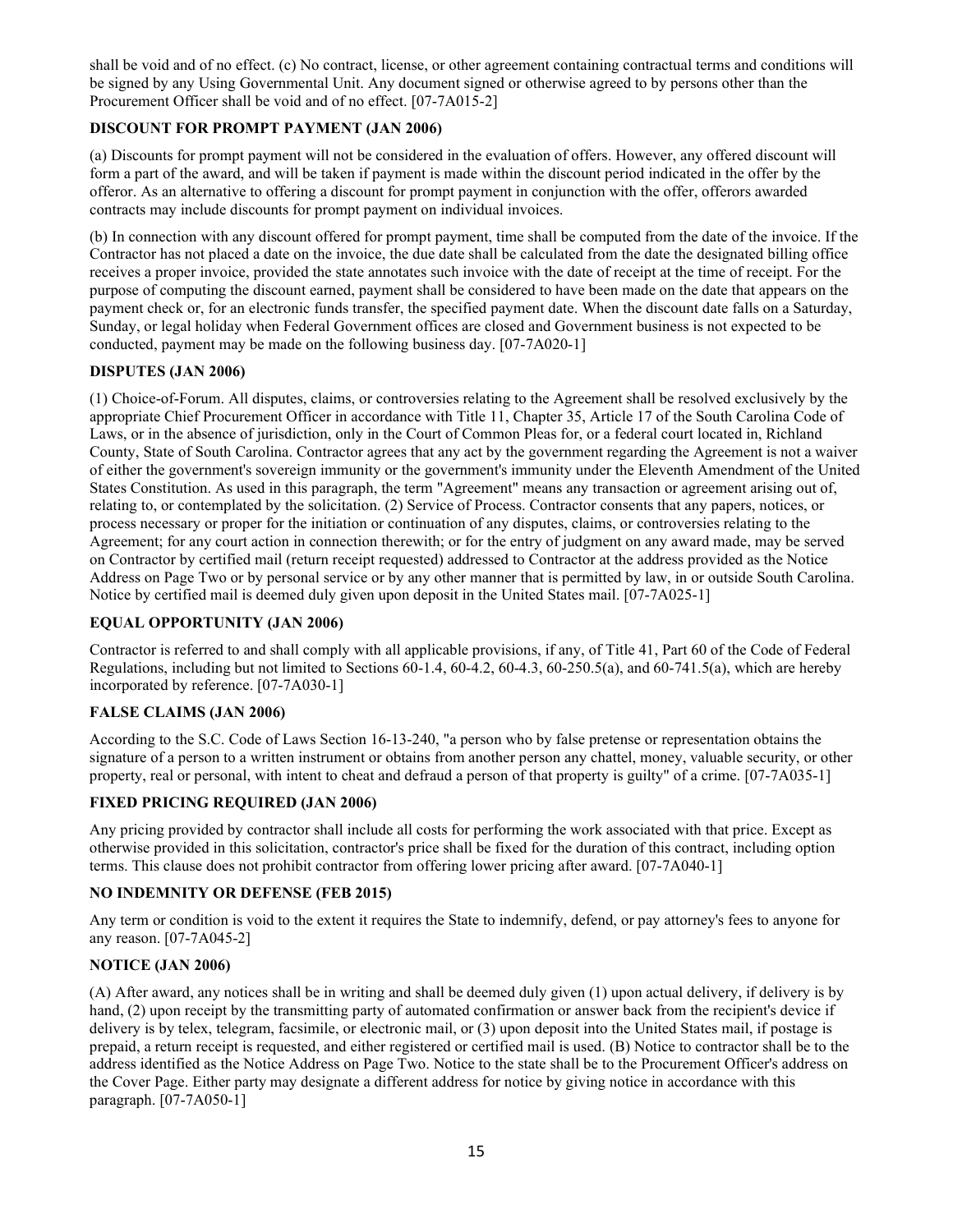#### <span id="page-15-0"></span>**OPEN TRADE (JUN 2015)**

During the contract term, including any renewals or extensions, Contractor will not engage in the boycott of a person or an entity based in or doing business with a jurisdiction with whom South Carolina can enjoy open trade, as defined in SC Code Section 11-35-5300. [07-7A053-1]

## <span id="page-15-1"></span>**PAYMENT and INTEREST (FEB 2015)**

(a) The State shall pay the Contractor, after the submission of proper invoices or vouchers, the prices stipulated in this contract for supplies delivered and accepted or services rendered and accepted, less any deductions provided in this contract. Unless otherwise specified herein, including the purchase order, payment shall not be made on partial deliveries accepted by the Government. (b) Unless otherwise provided herein, including the purchase order, payment will be made by check mailed to the payment address on "Page Two." (c) Notwithstanding any other provision, payment shall be made in accordance with S.C. Code Section 11-35-45, or Chapter 6 of Title 29 (real property improvements) when applicable, which provides the Contractor's exclusive means of recovering any type of interest from the Owner. Contractor waives imposition of an interest penalty unless the invoice submitted specifies that the late penalty is applicable. Except as set forth in this paragraph, the State shall not be liable for the payment of interest on any debt or claim arising out of or related to this contract for any reason. (d) Amounts due to the State shall bear interest at the rate of interest established by the South Carolina Comptroller General pursuant to Section 11-35-45 ("an amount not to exceed fifteen percent each year"), as amended, unless otherwise required by Section 29-6-30. (e) Any other basis for interest, including but not limited to general (pre- and post-judgment) or specific interest statutes, including S.C. Code Ann. Section 34-31-20, are expressly waived by both parties. If a court, despite this agreement and waiver, requires that interest be paid on any debt by either party other than as provided by items (c) and (d) above, the parties further agree that the applicable interest rate for any given calendar year shall be the lowest prime rate as listed in the first edition of the Wall Street Journal published for each year, applied as simple interest without compounding. (f) The State shall have all of its common law, equitable and statutory rights of setoff. [07-7A055-3]

## <span id="page-15-2"></span>**PUBLICITY (JAN 2006)**

Contractor shall not publish any comments or quotes by State employees, or include the State in either news releases or a published list of customers, without the prior written approval of the Procurement Officer. [07-7A060-1]

## <span id="page-15-3"></span>**PURCHASE ORDERS (JAN 2006)**

Contractor shall not perform any work prior to the receipt of a purchase order from the using governmental unit. The using governmental unit shall order any supplies or services to be furnished under this contract by issuing a purchase order. Purchase orders may be used to elect any options available under this contract, e.g., quantity, item, delivery date, payment method, but are subject to all terms and conditions of this contract. Purchase orders may be electronic. No particular form is required. An order placed pursuant to the purchasing card provision qualifies as a purchase order. [07-7A065-1]

#### <span id="page-15-4"></span>**SURVIVAL OF OBLIGATIONS (JAN 2006)**

The Parties' rights and obligations which, by their nature, would continue beyond the termination, cancellation, rejection, or expiration of this contract shall survive such termination, cancellation, rejection, or expiration, including, but not limited to, the rights and obligations created by the following clauses: Indemnification - Third Party Claims, Intellectual Property Indemnification, and any provisions regarding warranty or audit. [07-7A075-1]

#### <span id="page-15-5"></span>**TAXES (JAN 2006)**

Any tax the contractor may be required to collect or pay upon the sale, use or delivery of the products shall be paid by the State, and such sums shall be due and payable to the contractor upon acceptance. Any personal property taxes levied after delivery shall be paid by the State. It shall be solely the State's obligation, after payment to contractor, to challenge the applicability of any tax by negotiation with, or action against, the taxing authority. Contractor agrees to refund any tax collected, which is subsequently determined not to be proper and for which a refund has been paid to contractor by the taxing authority. In the event that the contractor fails to pay, or delays in paying, to any taxing authorities, sums paid by the State to contractor, contractor shall be liable to the State for any loss (such as the assessment of additional interest) caused by virtue of this failure or delay. Taxes based on Contractor's net income or assets shall be the sole responsibility of the contractor. [07-7A080-1]

## <span id="page-15-6"></span>**TERMINATION DUE TO UNAVAILABILITY OF FUNDS (JAN 2006)**

Payment and performance obligations for succeeding fiscal periods shall be subject to the availability and appropriation of funds therefor. When funds are not appropriated or otherwise made available to support continuation of performance in a subsequent fiscal period, the contract shall be canceled. In the event of a cancellation pursuant to this paragraph, contractor will be reimbursed the resulting unamortized, reasonably incurred, nonrecurring costs. Contractor will not be reimbursed any costs amortized beyond the initial contract term. [07-7A085-1]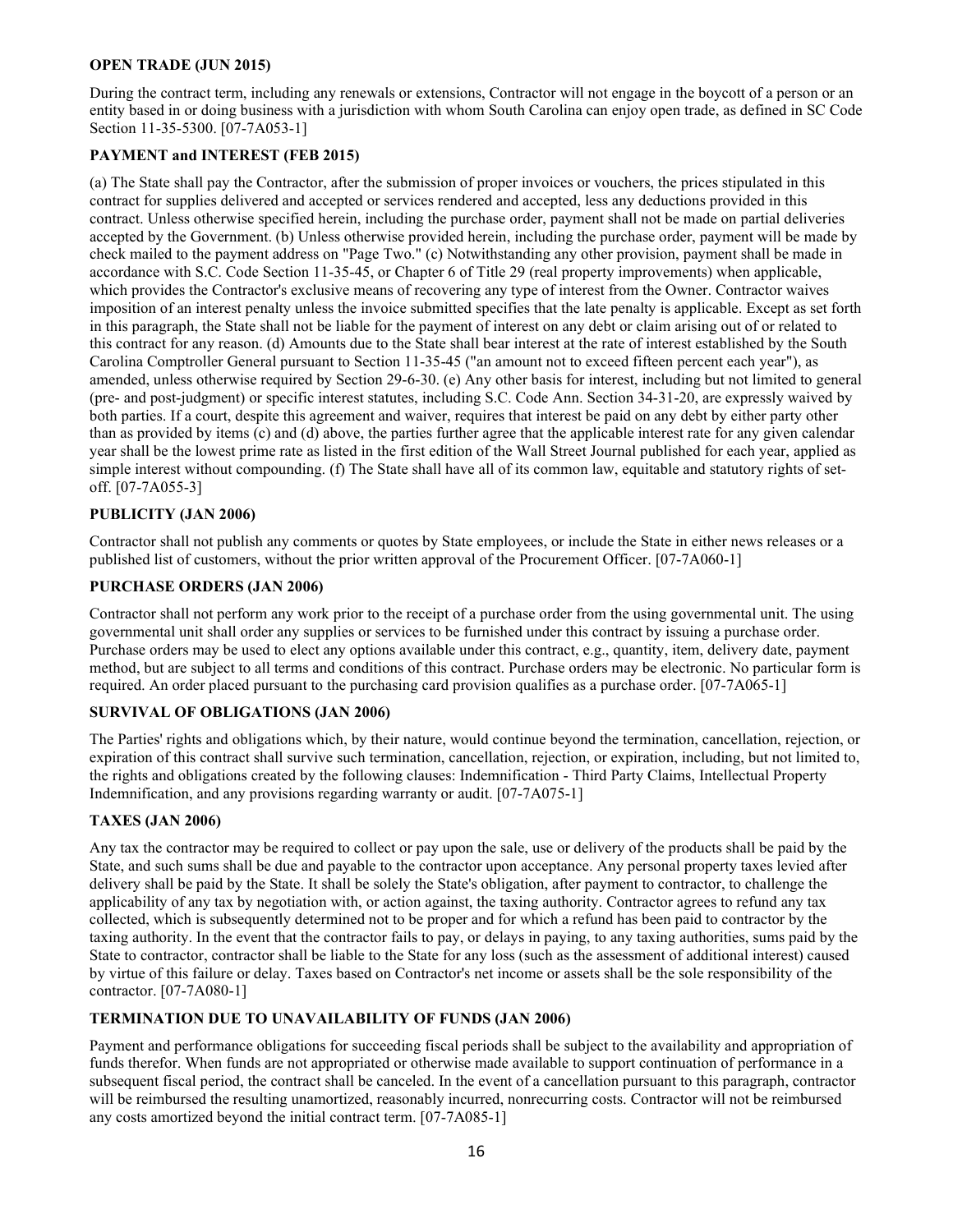## <span id="page-16-0"></span>**THIRD PARTY BENEFICIARY (JAN 2006)**

This Contract is made solely and specifically among and for the benefit of the parties hereto, and their respective successors and assigns, and no other person will have any rights, interest, or claims hereunder or be entitled to any benefits under or on account of this Contract as a third party beneficiary or otherwise. [07-7A090-1]

## <span id="page-16-1"></span>**WAIVER (JAN 2006)**

The State does not waive any prior or subsequent breach of the terms of the Contract by making payments on the Contract, by failing to terminate the Contract for lack of performance, or by failing to strictly or promptly insist upon any term of the Contract. Only the Procurement Officer has actual authority to waive any of the State's rights under this Contract. Any waiver must be in writing. [07-7A095-1]

## <span id="page-16-2"></span>**VII. TERMS AND CONDITIONS -- B. SPECIAL**

## <span id="page-16-3"></span>**BANKRUPTCY – GOVERNMENT INFORMATION (FEB 2015)**

- (a) All government information (as defined in the clause herein entitled "Information Security Definitions") shall belong exclusively to the State, and Contractor has no legal or equitable interest in, or claim to, such information. Contractor acknowledges and agrees that in the event Contractor enters into proceedings relating to bankruptcy, whether voluntary or involuntary, government information in its possession and/or under its control will not be considered property of its bankruptcy estate.
- (b) Contractor agrees to notify the State within forty-eight (48) hours of any determination that it makes to file for bankruptcy protection, and Contractor further agrees to turn over to the State, before such filing, all government information that is in Contractor's possession in a format that can be readily utilized by the State. (c) In order to protect the integrity and availability of government information, Contractor shall take reasonable measures to evaluate and monitor the financial circumstances of any subcontractor that will process, store, transmit or access government information. [07-7B007-1]

#### <span id="page-16-4"></span>**CHANGES (JAN 2006)**

- (1) Contract Modification. By a written order, at any time, and without notice to any surety, the Procurement Officer may, subject to all appropriate adjustments, make changes within the general scope of this contract in any one or more of the following: (a) drawings, designs, or specifications, if the supplies to be furnished are to be specially manufactured for the [State] in accordance therewith; (b) method of shipment or packing; (c) place of delivery; (d) description of services to be performed; (e) time of performance (i.e., hours of the day, days of the week, etc.); or, (f) place of performance of the services. Subparagraphs (a) to (c) apply only if supplies are furnished under this contract. Subparagraphs (d) to (f) apply only if services are performed under this contract.
- (2) Adjustments of Price or Time for Performance. If any such change increases or decreases the contractor's cost of, or the time required for, performance of any part of the work under this contract, whether or not changed by the order, an adjustment shall be made in the contract price, the delivery schedule, or both, and the contract modified in writing accordingly. Any adjustment in contract price made pursuant to this clause shall be determined in accordance with the Price Adjustment Clause of this contract. Failure of the parties to agree to an adjustment shall not excuse the contractor from proceeding with the contract as changed, provided that the State promptly and duly make such provisional adjustments in payment or time for performance as may be reasonable. By proceeding with the work, the contractor shall not be deemed to have prejudiced any claim for additional compensation, or an extension of time for completion.
- (3) Time Period for Claim. Within 30 days after receipt of a written contract modification under Paragraph (1) of this clause, unless such period is extended by the Procurement Officer in writing, the contractor shall file notice of intent to assert a claim for an adjustment. Later notification shall not bar the contractor's claim unless the State is prejudiced by the delay in notification. (4) Claim Barred After Final Payment. No claim by the contractor for an adjustment hereunder shall be allowed if notice is not given prior to final payment under this contract. [07-7B025-1]

#### **CISG (JAN 2006)**

The parties expressly agree that the UN Convention on the International Sale of Goods shall not apply to this agreement. [07-7B030-1]

#### <span id="page-16-5"></span>**COMPLIANCE WITH LAWS (JAN 2006)**

During the term of the contract, contractor shall comply with all applicable provisions of laws, codes, ordinances, rules, regulations, and tariffs. [07-7B035-1]

#### <span id="page-16-6"></span>**CONTRACT LIMITATIONS (JAN 2006)**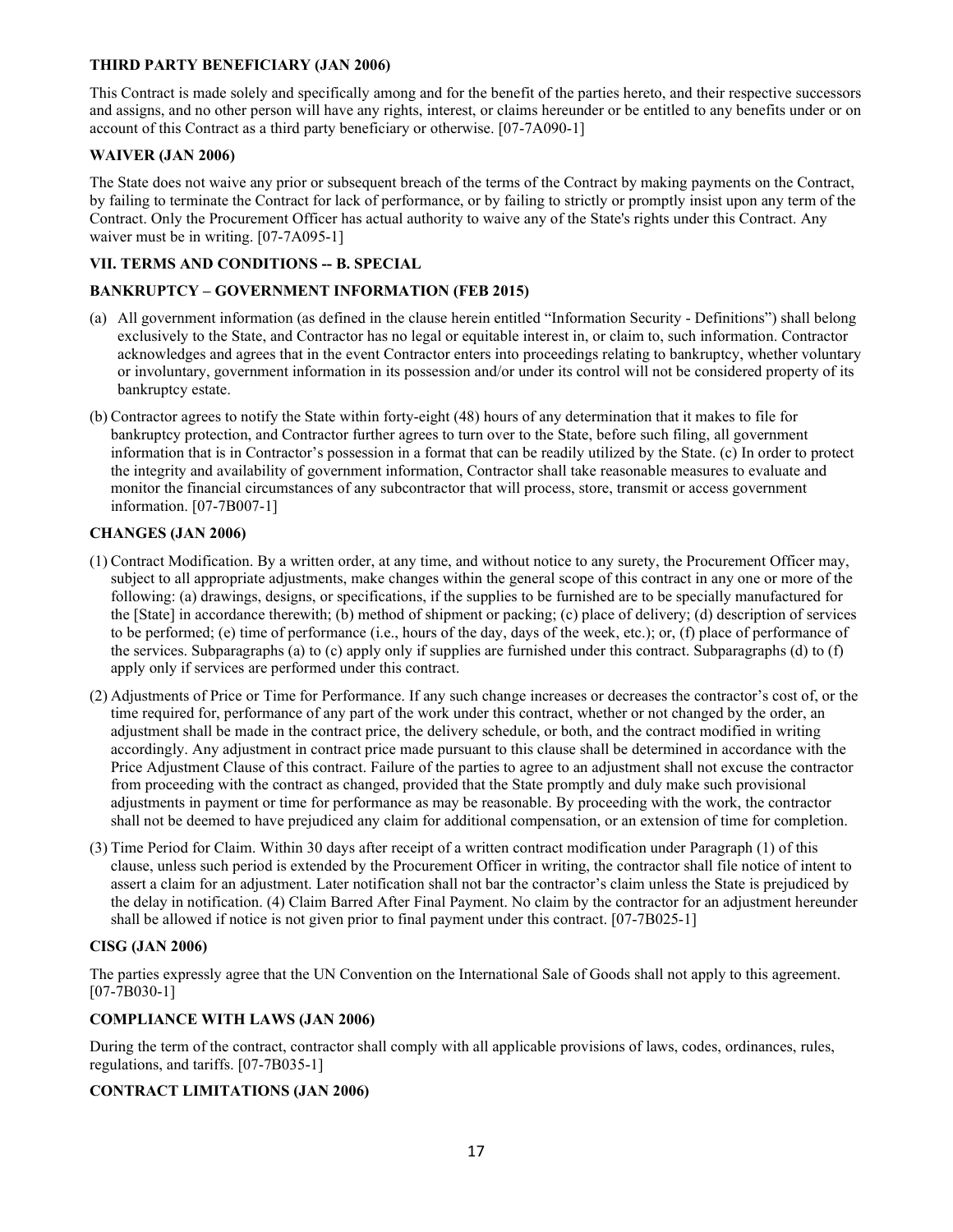No sales may be made pursuant to this contract for any item or service that is not expressly listed. No sales may be made pursuant to this contract after expiration of this contract. Violation of this provision may result in termination of this contract and may subject contractor to suspension or debarment. [07-7B045-1]

## <span id="page-17-0"></span>**CONTRACTOR'S LIABILITY INSURANCE - GENERAL (FEB 2015)**

(a) Without limiting any of the obligations or liabilities of Contractor, Contractor shall procure from a company or companies lawfully authorized to do business in South Carolina and with a current A.M. Best rating of no less than A: VII, and maintain for the duration of the contract, insurance against claims for injuries to persons or damages to property which may arise from or in connection with the performance of the work and the results of that work by the contractor, his agents, representatives, employees or subcontractors.

(b) Coverage shall be at least as broad as:

(1) Commercial General Liability (CGL): Insurance Services Office (ISO) Form CG 00 01 12 07 covering CGL on an "occurrence" basis, including products-completed operations, personal and advertising injury, with limits no less than \$1,000,000 per occurrence. If a general aggregate limit applies, the general aggregate limit shall be twice the required occurrence limit. This contract shall be considered to be an "insured contract" as defined in the policy.

(2) Auto Liability: ISO Form Number CA 00 01 covering any auto (Code 1), or if Contractor has no owned autos, hired, (Code 8) and non-owned autos (Code 9), with limits no less than \$1,000,000 per accident for bodily injury and property damage.

(3) Worker's Compensation: As required by the State of South Carolina, with Statutory Limits, and Employer's Liability Insurance with limit of no less than \$1,000,000 per accident for bodily injury or disease.

(c) Every applicable Using Governmental Unit, and the officers, officials, employees and volunteers of any of them, must be covered as additional insureds on the CGL policy with respect to liability arising out of work or operations performed by or on behalf of the Contractor including materials, parts or equipment furnished in connection with such work or operations. General liability coverage can be provided in the form of an endorsement to the Contractor's insurance at least as broad as ISO Form CG 20 10 11 85 or if not available, through the addition of both CG 20 10 and CG 20 37 if a later edition is used.

(d) For any claims related to this contract, the Contractor's insurance coverage shall be primary insurance as respects the State, every applicable Using Governmental Unit, and the officers, officials, employees and volunteers of any of them. Any insurance or self-insurance maintained by the State, every applicable Using Governmental Unit, or the officers, officials, employees and volunteers of any of them, shall be excess of the Contractor's insurance and shall not contribute with it.

(e) Prior to commencement of the work, the Contractor shall furnish the State with original certificates and amendatory endorsements or copies of the applicable policy language effecting coverage required by this section. All certificates are to be received and approved by the State before work commences. However, failure to obtain the required documents prior to the work beginning shall not waive the Contractor's obligation to provide them. The State reserves the right to require complete, certified copies of all required insurance policies, including endorsements required by this section, at any time.

(f) Should any of the above described policies be cancelled before the expiration date thereof, notice will be delivered in accordance with the policy provisions. In addition, the Contractor shall notify the State immediately upon receiving any information that any of the coverages required by this section are or will be changed, cancelled, or replaced.

(g) Contractor hereby grants to the State and every applicable Using Governmental Unit a waiver of any right to subrogation which any insurer of said Contractor may acquire against the State or applicable Using Governmental Unit by virtue of the payment of any loss under such insurance. Contractor agrees to obtain any endorsement that may be necessary to effect this waiver of subrogation, but this provision applies regardless of whether or not the State or Using Governmental Unit has received a waiver of subrogation endorsement from the insurer.

(h) Any deductibles or self-insured retentions must be declared to and approved by the State. The State may require the Contractor to purchase coverage with a lower deductible or retention or provide proof of ability to pay losses and related investigations, claim administration, and defense expenses within the retention.

(i) The State reserves the right to modify these requirements, including limits, based on the nature of the risk, prior experience, insurer, coverage, or other special circumstances. [07-7B056-2]

## <span id="page-17-1"></span>**CONTRACTOR PERSONNEL (JAN 2006)**

The Contractor shall enforce strict discipline and good order among the Contractor's employees and other persons carrying out the Contract. The Contractor shall not permit employment of unfit persons or persons not skilled in tasks assigned to them. [07-7B060-1]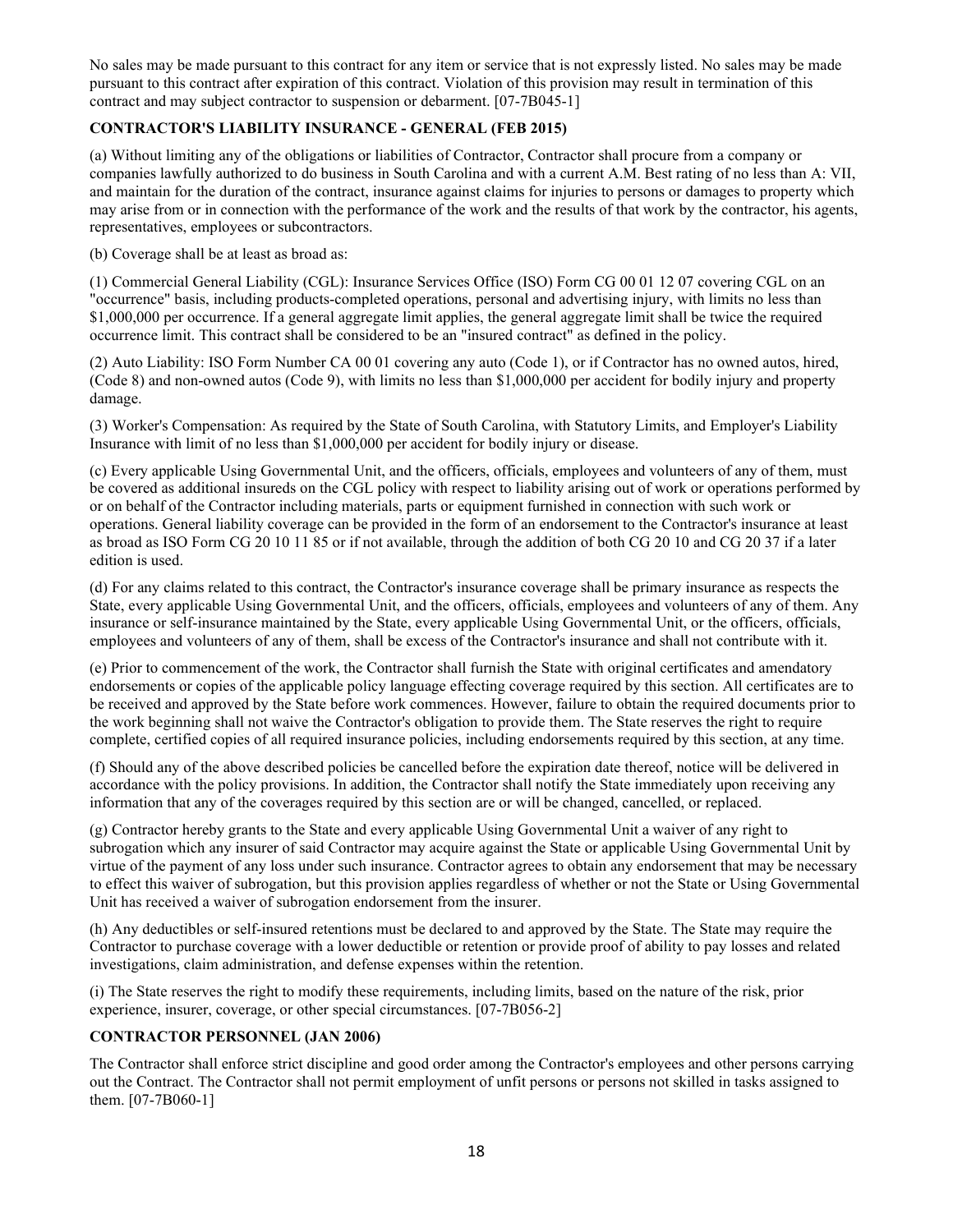## <span id="page-18-0"></span>**CONTRACTOR'S OBLIGATION -- GENERAL (JAN 2006)**

The contractor shall provide and pay for all materials, tools, equipment, labor and professional and non-professional services, and shall perform all other acts and supply all other things necessary, to fully and properly perform and complete the work. The contractor must act as the prime contractor and assume full responsibility for any subcontractor's performance. The contractor will be considered the sole point of contact with regard to all situations, including payment of all charges and the meeting of all other requirements. [07-7B065-1]

#### **DEFAULT - SHORT FORM (FEB 2015)**

The state may terminate this contract, or any part hereof, for cause in the event of any default by the contractor, or if the contractor fails to comply with any material contract terms and conditions, or fails to provide the state, upon request, with adequate assurances of future performance. In the event of termination for cause, the state shall not be liable to the contractor for any amount for supplies or services not accepted, and the contractor shall be liable to the state for any and all rights and remedies provided by law. If it is determined that the state improperly terminated this contract for default, such termination shall be deemed a termination for convenience. [07-7B080-2]

## <span id="page-18-1"></span>**ILLEGAL IMMIGRATION (NOV 2008)**

(An overview is available at www.procurement.sc.gov) By signing your offer, you certify that you will comply with the applicable requirements of Title 8, Chapter 14 of the South Carolina Code of Laws and agree to provide to the State upon request any documentation required to establish either: (a) that Title 8, Chapter 14 is inapplicable to you and your subcontractors or sub-subcontractors; or (b) that you and your subcontractors or sub-subcontractors are in compliance with Title 8, Chapter 14. Pursuant to Section 8-14-60, "A person who knowingly makes or files any false, fictitious, or fraudulent document, statement, or report pursuant to this chapter is guilty of a felony, and, upon conviction, must be fined within the discretion of the court or imprisoned for not more than five years, or both." You agree to include in any contracts with your subcontractors language requiring your subcontractors to (a) comply with the applicable requirements of Title 8, Chapter 14, and (b) include in their contracts with the sub-subcontractors language requiring the sub-subcontractors to comply with the applicable requirements of Title 8, Chapter 14. [07-7B097-1]

## <span id="page-18-2"></span>**INDEMNIFICATION-THIRD PARTY CLAIMS - GENERAL (NOV 2011)**

Notwithstanding any limitation in this agreement, and to the fullest extent permitted by law, Contractor shall defend and hold harmless Indemnitees for and against any and all suits or claims of any character (and all related damages, settlement payments, attorneys' fees, costs, expenses, losses or liabilities) by a third party which are attributable to bodily injury, sickness, disease or death, or to injury to or destruction of tangible property arising out of or in connection with the goods or services acquired hereunder or caused in whole or in part by any act or omission of contractor, its subcontractors, their employees, workmen, servants, agents, or anyone directly or indirectly employed by them or anyone for whose acts any of them may be liable, regardless of whether or not caused in part by an Indemnitee, and whether or not such claims are made by a third party or an Indemnitee; however, if an Indemnitee's negligent act or omission is subsequently determined to be the sole proximate cause of a suit or claim, the Indemnitee shall not be entitled to indemnification hereunder. Contractor shall be given timely written notice of any suit or claim. Contractor's obligations hereunder are in no way limited by any protection afforded under workers' compensation acts, disability benefits acts, or other employee benefit acts. This clause shall not negate, abridge, or reduce any other rights or obligations of indemnity which would otherwise exist. The obligations of this paragraph shall survive termination, cancelation, or expiration of the parties' agreement. This provision shall be construed fairly and reasonably, neither strongly for nor against either party, and without regard to any clause regarding insurance. As used in this clause, "Indemnitees" means the State of South Carolina, its instrumentalities, agencies, departments, boards, political subdivisions and all their respective officers, agents and employees. [07-7B100-2]

## <span id="page-18-3"></span>**LICENSES AND PERMITS (JAN 2006)**

During the term of the contract, the Contractor shall be responsible for obtaining, and maintaining in good standing, all licenses (including professional licenses, if any), permits, inspections and related fees for each or any such licenses, permits and /or inspections required by the State, county, city or other government entity or unit to accomplish the work specified in this solicitation and the contract. [07-7B115-1]

#### **PRICE ADJUSTMENT - LIMITED -- AFTER INITIAL TERM ONLY (JAN 2006)**

Upon approval of the Procurement Officer, prices may be adjusted for any renewal term. Prices shall not be increased during the initial term. Any request for a price increase must be received by the Procurement Officer at least ninety (90) days prior to the expiration of the applicable term and must be accompanied by sufficient documentation to justify the increase. If approved, a price increase becomes effective starting with the term beginning after approval. A price increase must be executed as a change order. Contractor may terminate this contract at the end of the then current term if a price increase request is denied. Notice of termination pursuant to this paragraph must be received by the Procurement Officer no later than fifteen (15) days after the Procurement Officer sends contractor notice rejecting the requested price increase. [07-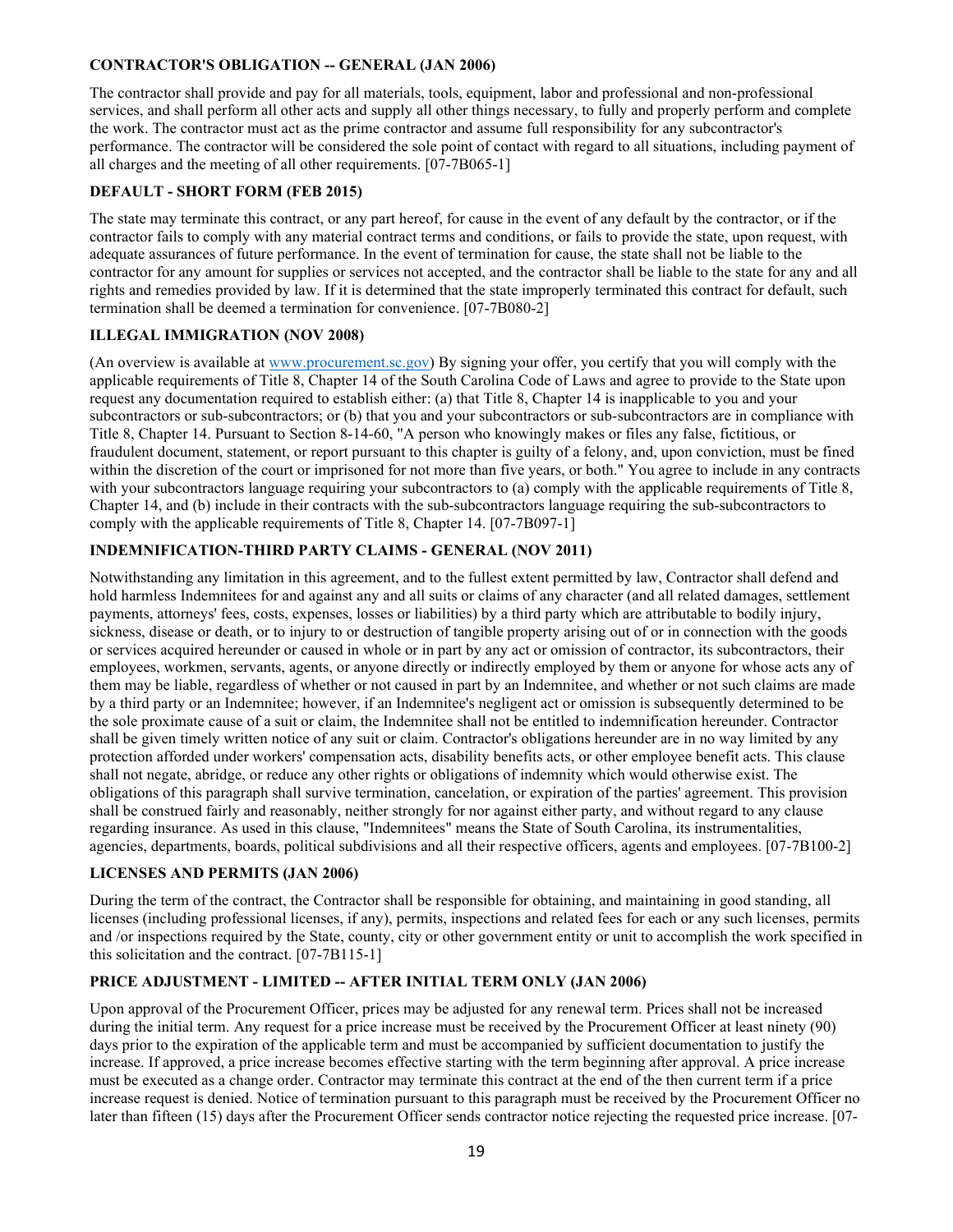## 7B165-1]

## **PRICE ADJUSTMENTS -- LIMITED BY CPI "OTHER GOODS and SERVICES" (JAN 2006)**

Upon request and adequate justification, the Procurement Officer may grant a price increase up to, but not to exceed, the unadjusted percent change for the most recent 12 months for which data is available, that is not subject to revision, in the Consumer Price Index (CPI) for all urban consumers (CPI-U), "Other Goods & Services" for services, as determined by the Procurement Officer. The Bureau of Labor and Statistics publishes this information on the web at www.bls.gov [07-7B175- 1]

## <span id="page-19-0"></span>**RELATIONSHIP OF THE PARTIES (JAN 2006)**

Neither party is an employee, agent, partner, or joint venturer of the other. Neither party has the right or ability to bind the other to any agreement with a third party or to incur any obligation or liability on behalf of the other party. [07-7B205-1]

## <span id="page-19-1"></span>**TERM OF CONTRACT -- EFFECTIVE DATE / INITIAL CONTRACT PERIOD (JAN 2006)**

The effective date of this contract is the first day of the Maximum Contract Period as specified on the final statement of award. The initial term of this agreement is 1years from the effective date. Regardless, this contract expires no later than the last date stated on the final statement of award. [07-7B240-1]

## <span id="page-19-2"></span>**TERM OF CONTRACT -- OPTION TO RENEW (FEB 2021)**

At the end of the initial term, and at the end of each renewal term, this contract shall automatically renew for a period of year(s), month(s), and day(s), unless contractor receives notice that the state elects not to renew the contract at least thirty (30) days prior to the date of renewal. Regardless, this contract expires no later than the last date stated on the final statement of award. [07-7B245-3]

#### <span id="page-19-3"></span>**TERM OF CONTRACT -- TERMINATION BY CONTRACTOR (JAN 2006)**

Contractor may terminate this contract at the end of the initial term, or any renewal term, by providing the Procurement Officer notice of its election to terminate under this clause at least 090days prior to the expiration of the then current term. [07-7B250-1]

## **TERMINATION FOR CONVENIENCE -- SHORT FORM (JAN 2006)**

The Procurement Officer may terminate this contract in whole or in part, for the convenience of the State. In such a termination, the Procurement Officer may require the contractor to transfer title and deliver to the State in the manner and to the extent directed by the Procurement Officer: (a) any completed supplies; and (b) such partially completed supplies and materials, parts, tools, dies, jigs, fixtures, plans, drawings, information, and contract rights (hereinafter called "manufacturing material") as the contractor has specifically produced or specially acquired for the performance of the terminated part of this contract. Upon such termination, the contractor shall (a) stop work to the extent specified, (b) terminate any subcontracts as they relate to the terminated work, and (c) be paid the following amounts without duplication, subject to the other terms of this contract: (i) contract prices for supplies or services accepted under the contract, (ii) costs incurred in performing the terminated portion of the work, and (iii) any other reasonable costs that the contractor can demonstrate to the satisfaction of the State, using its standard record keeping system, have resulted from the termination. The contractor shall not be paid for any work performed or costs incurred that reasonably could have been avoided. As a condition of payment, contractor shall submit within three months of the effective date of the termination a claim specifying the amounts due because of the termination. The absence of an appropriate termination for convenience clause in any subcontract shall not increase the obligation of the state beyond what it would have been had the subcontract contained such a clause. [07-7B260-1]

#### <span id="page-19-4"></span>**VIII. BIDDING SCHEDULE / PRICE-BUSINESS PROPOSAL**

#### **BIDDING SCHEDULE (NOV 2007)**

| <b>Line Number</b>                               | Quantity | <b>Unit of Measure</b> | <b>Unit Price</b> | <b>Extended Price</b> |
|--------------------------------------------------|----------|------------------------|-------------------|-----------------------|
| 0001                                             |          | Each                   |                   |                       |
|                                                  |          |                        |                   |                       |
| <b>Item Description:</b> Robotic Welding Trainer |          |                        |                   |                       |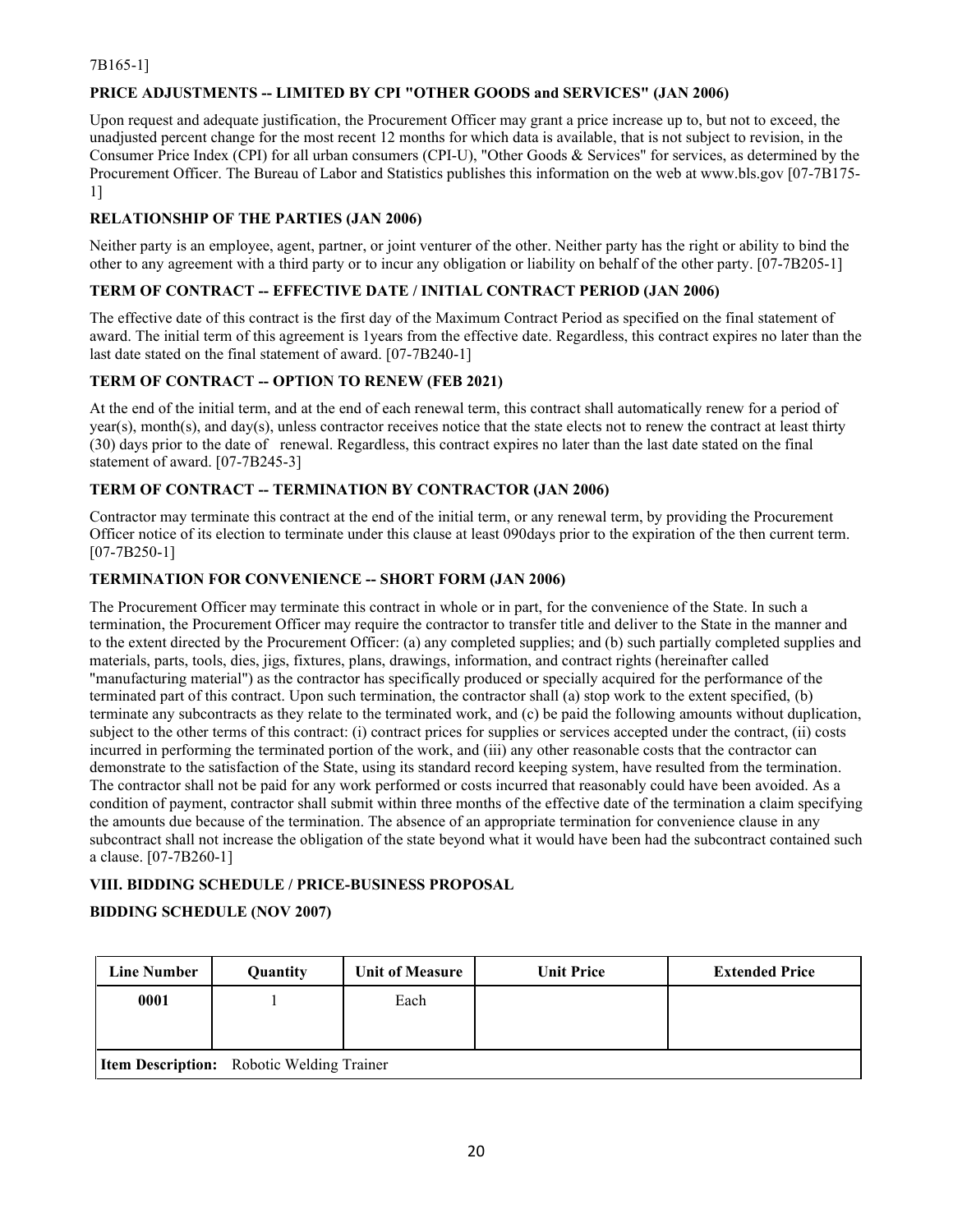| <b>Line Number</b> | <b>Quantity</b>                                | <b>Unit of Measure</b> | <b>Unit Price</b> | <b>Extended Price</b> |
|--------------------|------------------------------------------------|------------------------|-------------------|-----------------------|
| 0002               |                                                | each                   |                   |                       |
|                    |                                                |                        |                   |                       |
|                    | <b>Item Description:</b> Shipping and Handling |                        |                   |                       |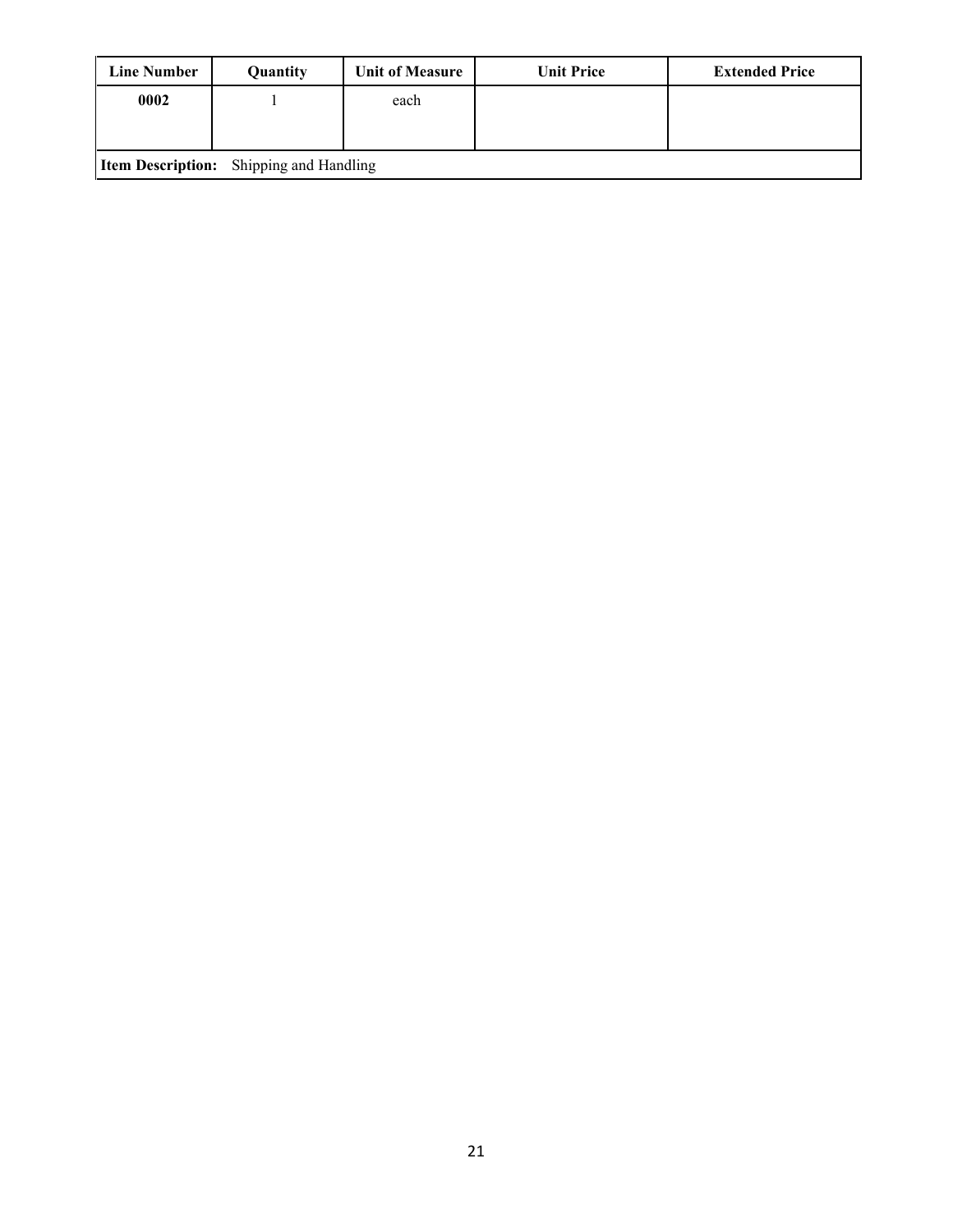## <span id="page-21-0"></span>**IX. ATTACHMENTS TO SOLICITATION**

Attachment A - NONRESIDENT TAXPAYER REGISTRATION AFFIDAVIT INCOME TAX WITHHOLDING Attachment B – Bidder's Checklist Attachment C– Open Trade Representation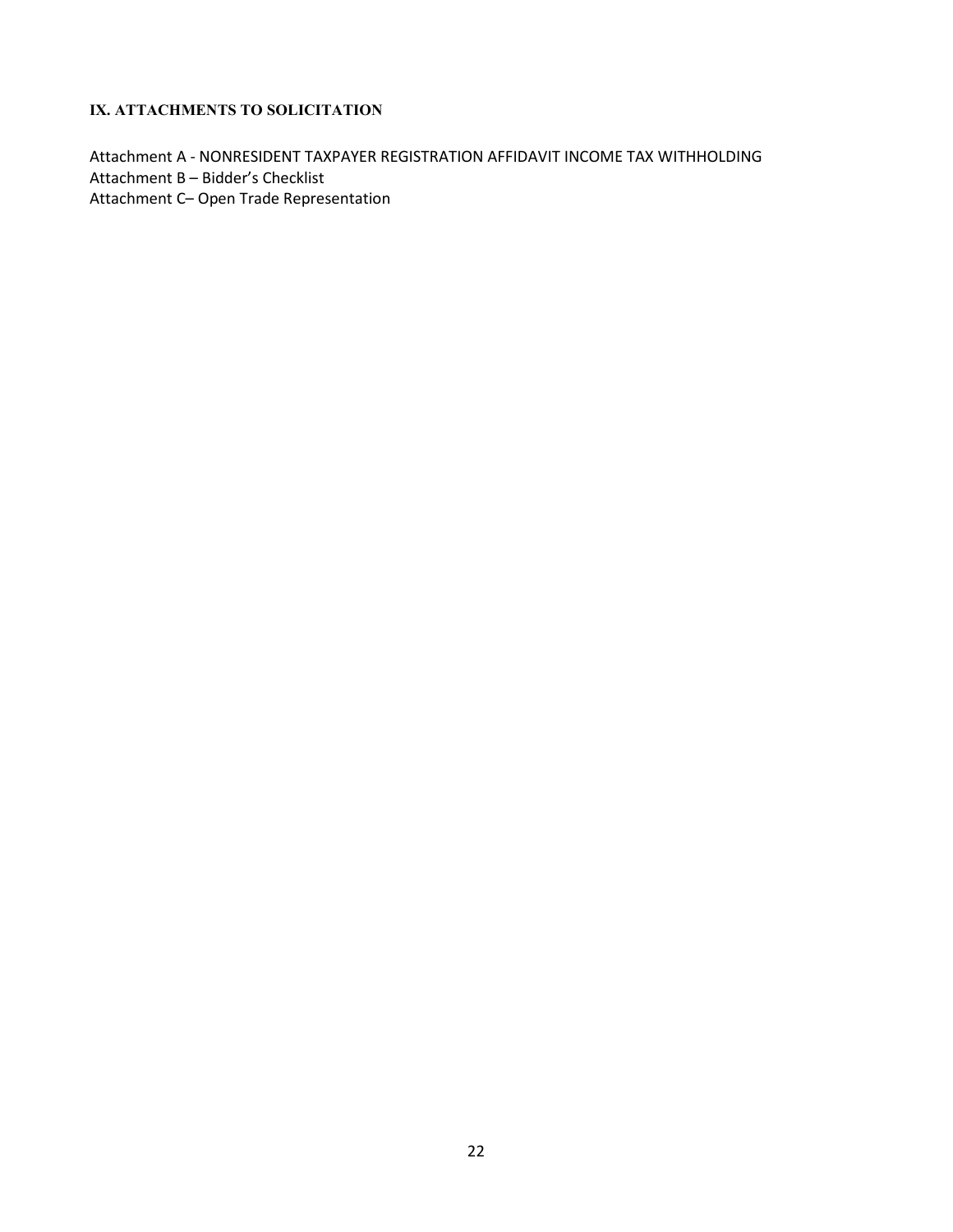#### <span id="page-22-0"></span>**NONRESIDENT TAXPAYER REGISTRATION AFFIDAVIT INCOME TAX WITHHOLDING**

#### **IMPORTANT TAX NOTICE - NONRESIDENTS ONLY**

Withholding Requirements for Payments to Nonresidents: Section 12-8-550 of the South Carolina Code of Laws requires persons hiring or contracting with a nonresident conducting a business or performing personal services of a temporary nature within South Carolina to withhold 2% of each payment made to the nonresident. The withholding requirement does not apply to (1) payments on purchase orders for tangible personal property when the payments are not accompanied by services to be performed in South Carolina, (2) nonresidents who are not conducting business in South Carolina, (3) nonresidents for contracts that do not exceed \$10,000 in a calendar year, or (4) payments to a nonresident who (a) registers with either the S.C. Department of Revenue or the S.C. Secretary of State and (b) submits a Nonresident Taxpayer Registration Affidavit - Income Tax Withholding, Form I-312 to the person letting the contract.

The withholding requirement applies to every governmental entity that uses a contract ("Using Entity"). Nonresidents should submit a separate copy of the Nonresident Taxpayer Registration Affidavit - Income Tax Withholding, Form I-312 to every Using Entity that makes payment to the nonresident pursuant to this solicitation. Once submitted, an affidavit is valid for all contracts between the nonresident and the Using Entity, unless the Using Entity receives notice from the Department of Revenue that the exemption from withholding has been revoked.

 $\overline{\phantom{a}}$  , and the set of the set of the set of the set of the set of the set of the set of the set of the set of the set of the set of the set of the set of the set of the set of the set of the set of the set of the s

Section 12-8-540 requires persons making payment to a nonresident taxpayer of rentals or royalties at a rate of \$1,200.00 or more a year for the use of or for the privilege of using property in South Carolina to withhold 7% of the total of each payment made to a nonresident taxpayer who is not a corporation and 5% if the payment is made to a corporation. Contact the Department of Revenue for any applicable exceptions.

 $\overline{\phantom{a}}$  , and the set of the set of the set of the set of the set of the set of the set of the set of the set of the set of the set of the set of the set of the set of the set of the set of the set of the set of the s

 For information about other withholding requirements (e.g., employee withholding), contact the South Carolina Department of Revenue at 1-844-898-8542 or visit the Department's website at: **[https://dor.sc.gov](https://dor.sc.gov/)**

 This notice is for informational purposes only. This agency does not administer and has no authority over tax issues. All registration and withholding tax questions should be directed to the South Carolina Department of Revenue at 1-844-898- 8542. Additional contact information can be found by visiting the Department's website at dor.sc.gov

 $\mathcal{L}=\{L_1,\ldots,L_{n-1},\ldots,L_{n-1},\ldots,L_{n-1},\ldots,L_{n-1},\ldots,L_{n-1},\ldots,L_{n-1},\ldots,L_{n-1},\ldots,L_{n-1},\ldots,L_{n-1},\ldots,L_{n-1},\ldots,L_{n-1},\ldots,L_{n-1},\ldots,L_{n-1},\ldots,L_{n-1},\ldots,L_{n-1},\ldots,L_{n-1},\ldots,L_{n-1},\ldots,L_{n-1},\ldots,L_{n-1},\ldots,L_{n-1},\ldots,L_{n-1},\ldots,L_{n-1},\ldots,L_{n-1},\ld$ 

PLEASE SEE THE "NONRESIDENT TAXPAYER REGISTRATION AFFIDAVIT INCOME TAX WITHHOLDING" FORM (FORM NUMBER I-312) LOCATED AT: **[https://dor.sc.gov](https://dor.sc.gov/)** 

 $[09-9005-5]$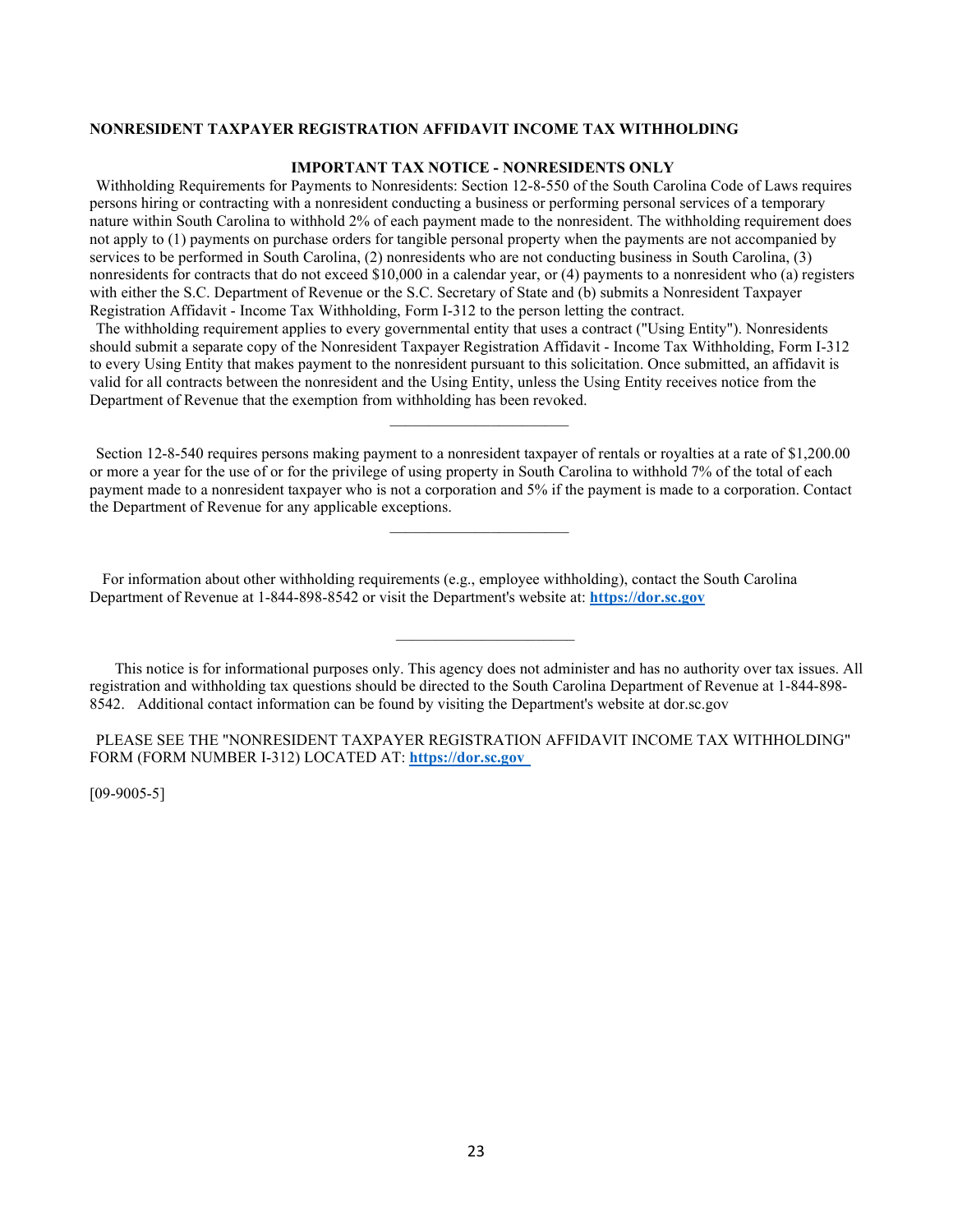**ATTACHMENT B**

# <span id="page-23-1"></span><span id="page-23-0"></span>**BIDDER'S CHECKLIST** *AVOID COMMON BIDDING MISTAKES*

Review this checklist prior to submitting your bid. If you fail to follow this checklist, you risk having your bid rejected.

DO NOT INCLUDE ANY OF YOUR STANDARD CONTRACT FORMS!

UNLESS EXPRESSLY REQUIRED, DO NOT INCLUDE ANY ADDITIONAL BOILERPLATE CONTRACT CLAUSES.

REREAD YOUR ENTIRE BID TO MAKE SURE YOUR BID DOES NOT TAKE EXCEPTION TO ANY OF THE STATE'S MANDATORY REQUIREMENTS.

 MAKE SURE YOU HAVE PROPERLY MARKED ALL PROTECTED, CONFIDENTIAL, OR TRADE SECRET INFORMATION IN ACCORDANCE WITH THE HEADING ENTITLED: FOIA BIDDING INSTRUCTIONS, SUBMITTING CONFIDENTIAL INFORMATION. *DO NOT MARK YOUR ENTIRE BID AS CONFIDENTIAL, TRADE SECRET, OR PROTECTED! DO NOT INCLUDE A LEGEND ON THE COVER STATING THAT YOUR ENTIRE RESPONSE IS NOT TO BE RELEASED!*

HAVE YOU PROPERLY ACKNOWLEDGED ALL AMENDMENTS? INSTRUCTIONS REGARDING HOW TO ACKNOWLEDGE AN AMENDMENT SHOULD APPEAR IN ALL AMENDMENTS ISSUED.

MAKE SURE YOUR BID INCLUDES A COPY OF THE SOLICITATION COVER PAGE. MAKE SURE THE COVER PAGE IS SIGNED BY A PERSON THAT IS AUTHORIZED TO CONTRACTUALLY BIND YOUR BUSINESS.

MAKE SURE YOUR BID INCLUDES THE NUMBER OF COPIES REQUESTED.

CHECK TO ENSURE YOUR BID INCLUDES EVERYTHING REQUESTED!

CHECK *AGAIN* TO ENSURE YOUR BID INCLUDES EVERYTHING REQUESTED!

IF YOU HAVE CONCERNS ABOUT THE SOLICITATION, DO NOT RAISE THOSE CONCERNS IN YOUR RESPONSE! **AFTER OPENING, IT IS TOO LATE! IF THIS SOLICITATION INCLUDES A PRE-BID CONFERENCE OR A QUESTION & ANSWER PERIOD, RAISE YOUR QUESTIONS AS A PART OF THAT PROCESS!** PLEASE SEE BIDDING INSTRUCTIONS AND ANY PROVISIONS REGARDING PRE-BID CONFERENCES.

> This checklist is included only as a reminder to help bidders avoid common mistakes. Responsiveness will be evaluated against the solicitation, *not* against this checklist. You do not need to return this checklist with your response.